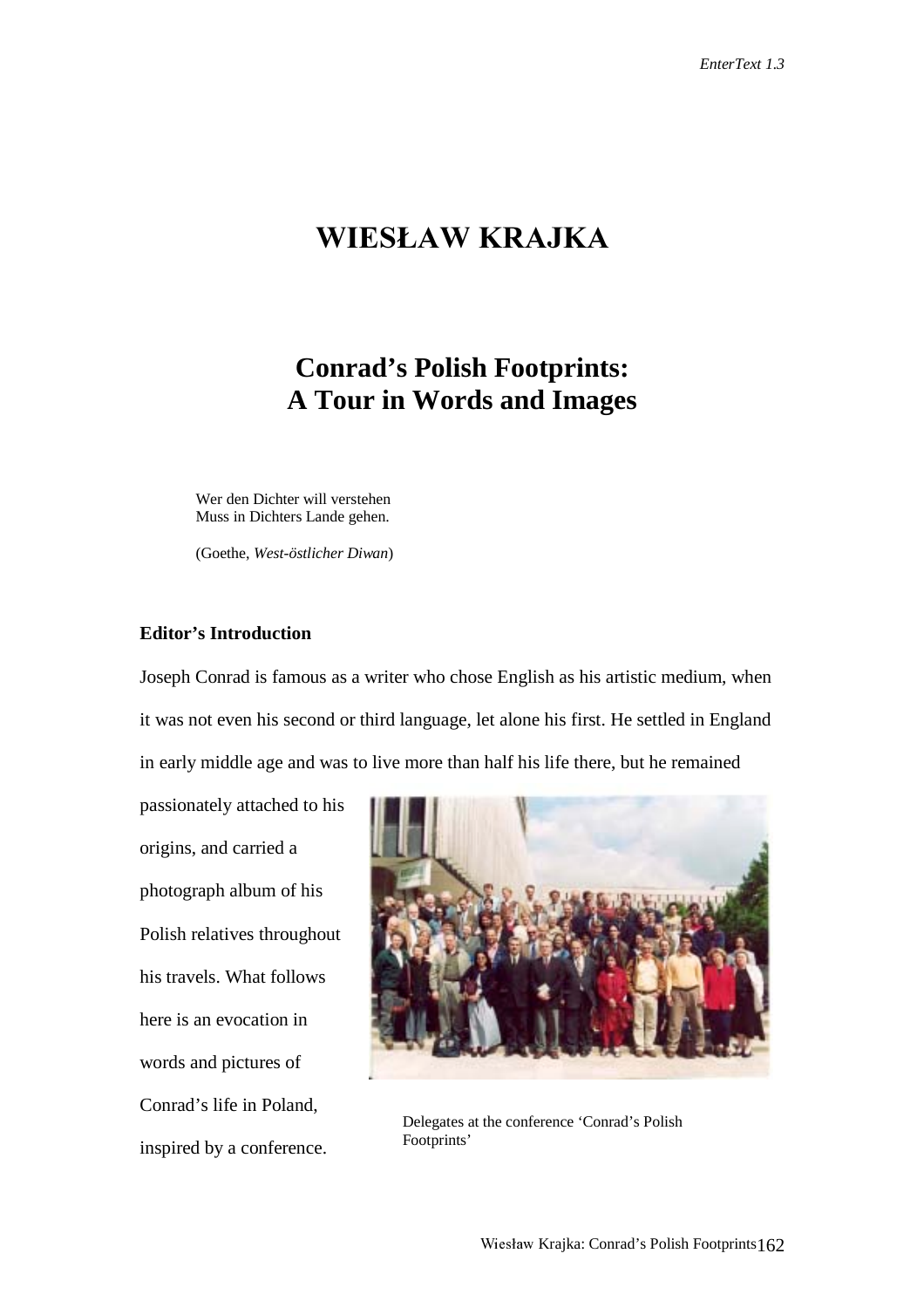"Conrad's Polish Footprints," The Third International Joseph Conrad Conference, organised by the Maria Curie-Skłodowska University, Lublin, took place in Lublin and Kazimierz Dolny, Poland, between 29 May and 1 June 2001. It was followed by a week-long tour of the places in Poland where Joseph Conrad, born Konrad Korzeniowski (1857-1924), spent parts of his early life, and where he brought his family on his final visit to the country of his birth. Our tour took in Cracow [Kraków], Zakopane in the Tatra mountains, and Warsaw, visiting the places associated with Conrad and with members of his family. Conference delegates were provided with a booklet (edited by Wojciech Kozak, Wiesław Krajka, Monika Majewska, and Katarzyna Sokołowska), including selected passages from Conrad's writing about his experience and memories of each location, and excerpts from other texts, including some little-known letters and other texts in Polish, here made available for the first time in English. At each destination, Professor Krajka would gather the conference delegates, a widely international group, and read the relevant text. It became a

poignant ritual and homage, as the ordinary life of present-day Poland surged around the knot of "pilgrims."

In effect the experience was one of retracing Conrad's Polish footprints backwards, from his last visit to Poland in 1914—when he



The pilgrims gather to listen behind St.Mary's Church, Cracow.

took a special pleasure in introducing his wife Jessie and their two sons, Borys and John, then aged sixteen and seven, to the haunts of his schooldays in Cracow—back to the Warsaw of his earliest recall as a small child. He could remember the rather grand house from whence his father, Apollo Korzeniowski, had organised political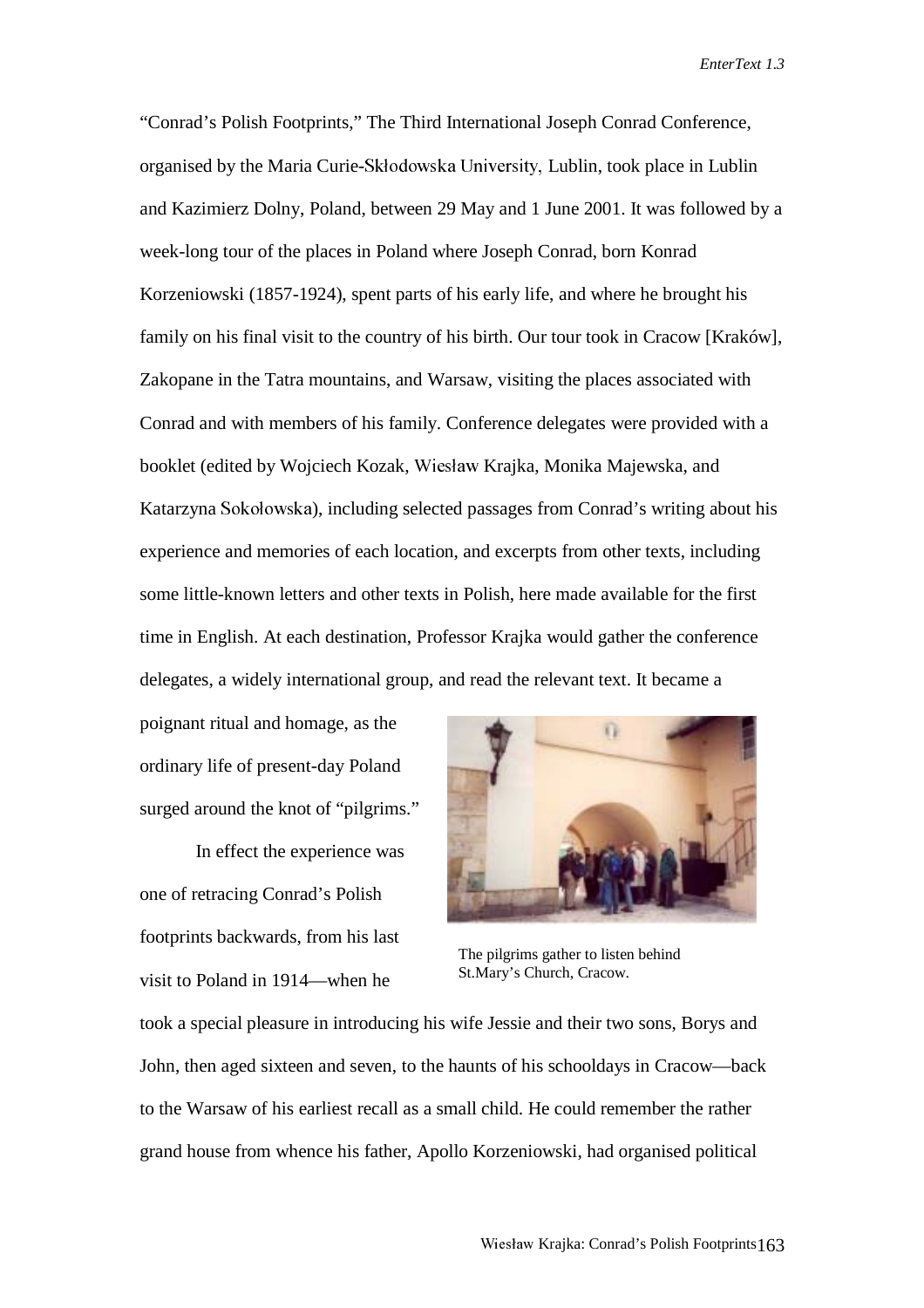resistance to Russian rule, and, after he was arrested, the prison yard outside his father's cell. At the age of four Conrad was to accompany his parents when his father was sentenced to exile north of Moscow. The family returned to Poland with both parents in poor health. Conrad's mother Evelina died in 1865 when he was just seven. The 2001 tour visited the grave of his father—poet, translator of Shakespeare into Polish, and patriot—who, when he died in 1869, was given a hero's funeral, with his only son, aged eleven, as principal mourner walking alone behind the coffin through the streets of Cracow, lined with citizens paying their respects. Conrad left Poland for France in 1874 at the age of sixteen to go to sea, and was not to return until 1890, shortly before his voyage up the river Congo which was later to lay the foundations of *Heart of Darkness*. He came back in 1893, but it was then not until 1914 that he visited again. This time he brought his wife and children, on a journey which was transformed by the outbreak of World War I, leading him to seek refuge for his family in the mountainous south of the country at Zakopane. After two months it was from there that Conrad left Poland for the last time, the family travelling via Italy to avoid Germany. It is that journey of 1914 with which the following sequence opens.

The passages below are writings principally by Conrad and others, reproduced from the conference booklet. Additionally here these are accompanied by some of Jessie Conrad's accounts of the 1914 visit, including her impressions of Cracow and Zakopane, accounts which supply some further vivid details of Conrad, of the family's experiences, and of the impact of the outbreak of war. Details of the works cited are given at the end. The writings are presented with my photographs of some of the places visited on the tour of "Conrad's Polish Footprints."

#### Paula Burnett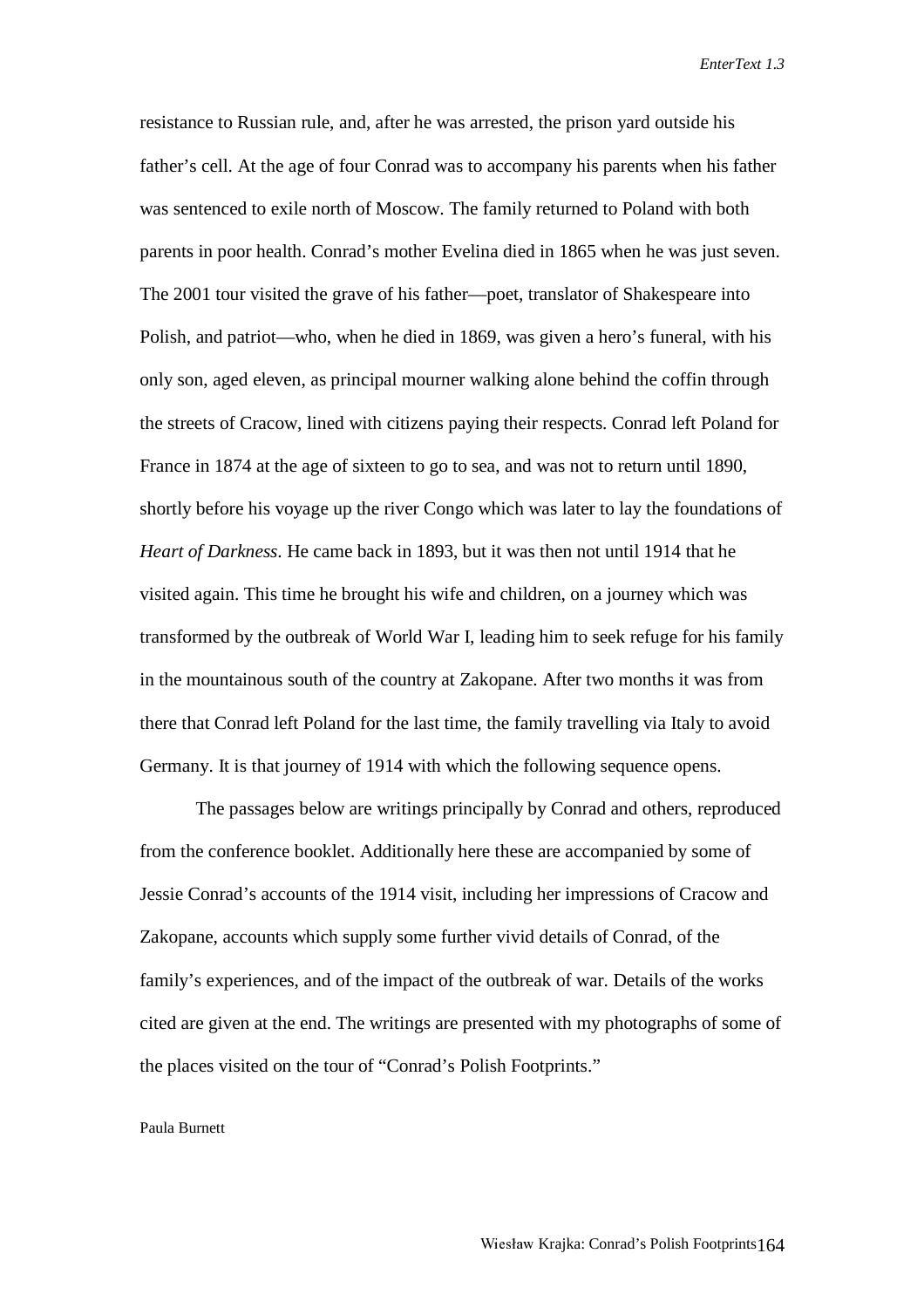### **Conrad's Poland**

"[W]e had received an invitation to spend some weeks in Poland….The enterprise at first seemed to me considerable….I confess that my first impulse about a projected journey is to leave it alone. But the invitation received at first with a sort of dismay ended by rousing the dormant energy of my feelings….It was like the experience of another world….I was pleased with the idea of showing my companions what Polish country life was like; to visit the town where I was at school...there should have been a fibre [in my boys] which would answer to the sight, to the atmosphere, to the memories of that corner of the earth where my own boyhood had received its earliest independent impressions."

(Conrad, *Poland Revisited, NLL,* 145-6)

"[T]his Polish journey...for so many years had been before us in a state of a project full of colour and promise, but always retreating, elusive like an enticing mirage.

"And, after all, it had turned out to be no mirage."

(Conrad, *Poland Revisited, NLL,* 147-8)

"Poland then, if erased from the map, yet existed in reality; it was not a mere *pays du rêve*, where you can travel only in imagination."

(Conrad, *Poland Revisited, NLL,* 148)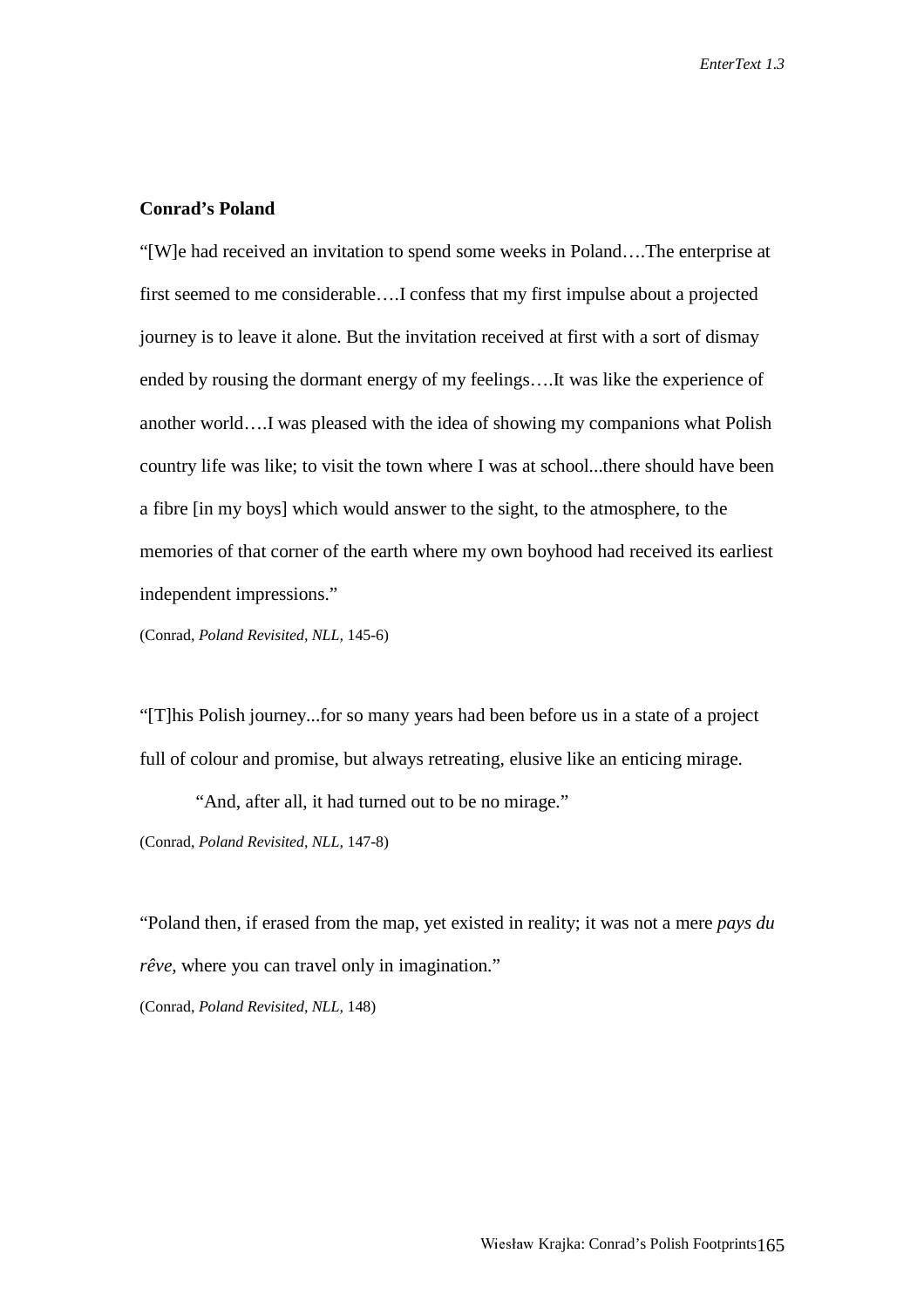#### **Cracow**

"It is highly probable that I will move to Cracow once: if I am to bear hardships of life, it would rather be by this Holy Sepulchre, which may be a cradle for my child—a Royal, holy cradle!"

("Apollo Korzeniowski to Stefan Buszczyński;" trans. W. Krajka)

"Cracow is the town where I spent with my father the last eighteen months of his life. It was in that old royal and academical city that I ceased to be a child, became a boy, had known the friendships, the admirations, the thoughts and the indignations of that age. It was within those historical walls that I began to understand things, form affections, lay up a store of memories and a fund of sensations with which I was to break violently by throwing myself



Cracow: The Royal Cathedral in the Wawel Castle

into an unrelated existence. It was like the experience of another world…I was pleased with the idea of showing my companions what Polish country life was like; to visit the town where I was at school before the boys by my side should grow too old,



Cracow: "that old royal and academical city"

and gaining an individual past of their own, should lose their unsophisticated interest in mine."

(Conrad, *Poland Revisited, NLL,* 145-6)

"We arrived in Cracow late at night. After a scrambly supper, I said to my

eldest boy, "I can't go to bed. I am going out for a look round. Coming?" He was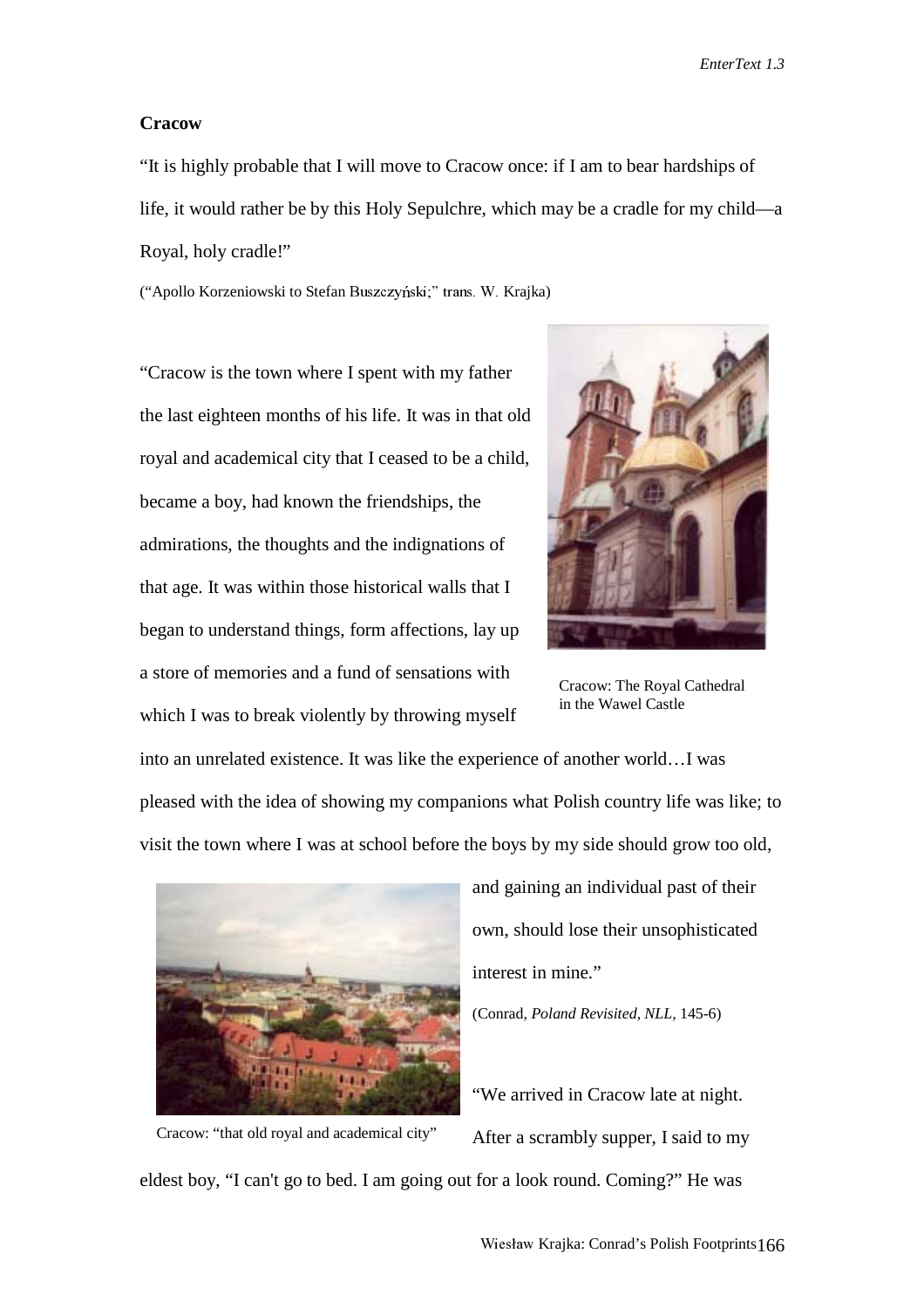ready enough. For him, all this was part of the interesting adventure of the whole journey. We stepped out of the portal of the hotel into an empty street, very silent, and bright with moonlight."

(Conrad, *Poland Revisited, NLL,* 164)

"In the moonlight-flooded silence of the old town of glorious tombs and tragic memories, I could see again the small boy of that day following a hearse...." (Conrad, *Poland Revisited, NLL,* 169)

"After his father's death Conrad, under the guardianship of his uncle Bobrowski, lived in Cracow until he was sixteen. Cracow, after the Rising, which had been ruthlessly suppressed, was sunk in the apathy of its national mourning and seemed to hold out little hope for the future. It could not have had much attraction for a gifted boy, eager to discover life for himself. Conrad must have felt stifled by the prevailing atmosphere of hopelessness, made all the more oppressive by his personal tragedy." (Tarnawski, *Conrad, the Man, the Writer, the Pole,* 50)

## **The Railway Station and The Grand Hotel**

"What we saw upon our arrival to the railway station in Kraków, in the evening of 28th July was startling. Stupendous tumult and chaos, military trains, soldiers, soldiers everywhere—farewells, women's cries. War!" (Zubrzycka, "Syn dwu ojczyzn," 161; trans. W. Krajka)

"It must have been after six o'clock when the train ran into Cracow. We were all excited, and I could see my husband was deeply moved at being once again in the city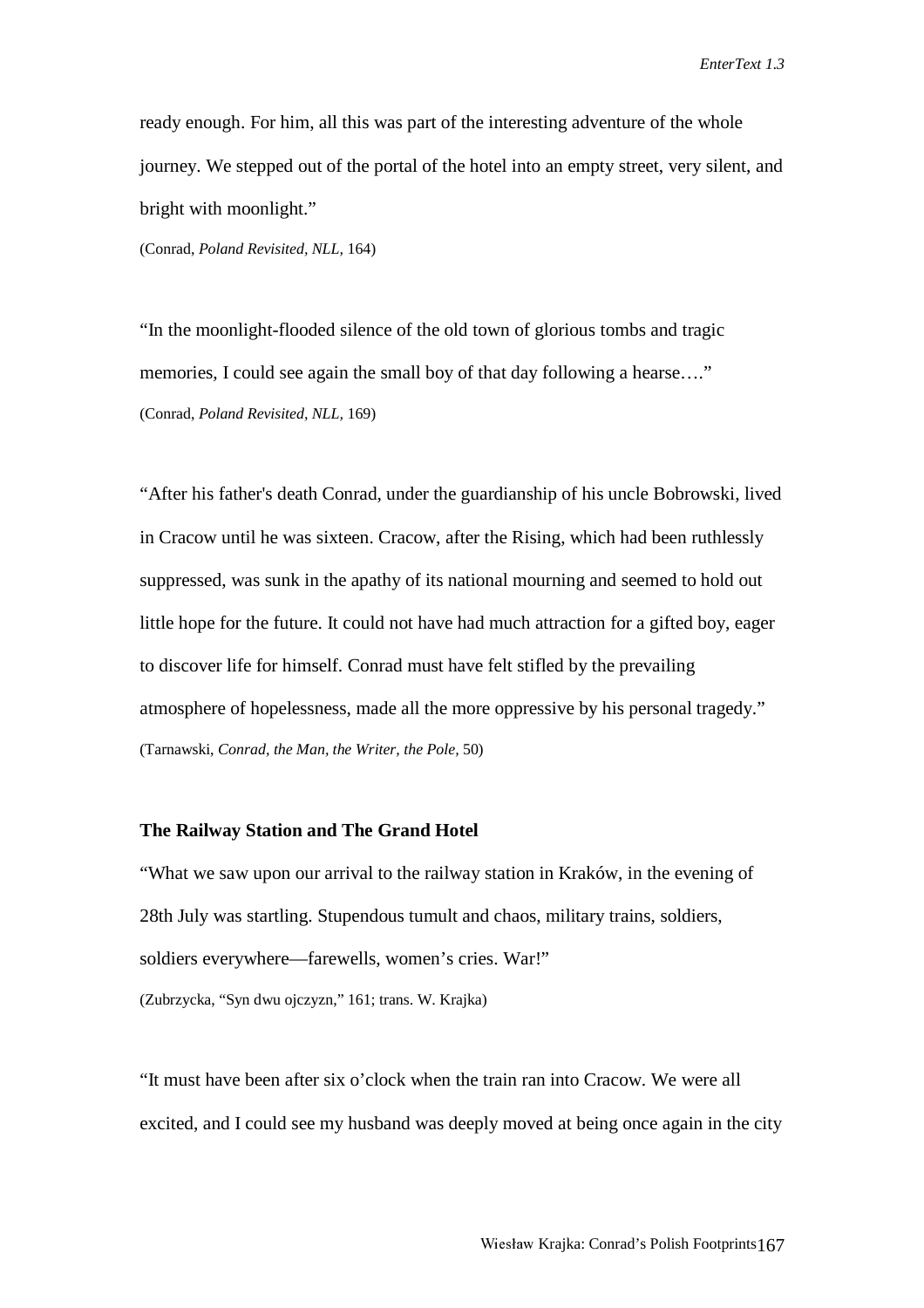where most of his boyhood had been passed. He pointed out several interesting places to us from the carriage window…

"At the hotel I was touched by the ready friendliness of our reception. Before we had been there half an hour, cards poured in upon us. I saw for the first time what an immense hold one's native country could have upon one. We forgot the possibility of war. Only my husband referred now and then to the ominous fact that troops were even on our first night pouring into the town. He kept saying: 'I wonder if it wouldn't be wiser to rush you all home again? Still, what a fool I would look if nothing came of it after all. What do you think, my dear?' I cheerfully urged him to be calm and make up his mind to enjoy our visit.

"I understood my husband so much better after those months in Poland. So many characteristics that had been strange and unfathomable to me before, took, as it were, their right proportions. I understood that his temperament was that of his countrymen. It was a severe trial to my nerves, those two months amongst strangers strangers so completely foreign, and all talking in a language of which I knew at most a dozen words. I used to collect all the little Poles I could find and take them to play in our small bedroom. Children have a wonderful way of understanding each other without the need of words.

"At night, if I happened to retire early, I would lie anxiously listening to raised voices in the next room, all talking at once. I missed their gestures, which for the most part only showed their utter despair."

(Jessie Conrad, 67-9)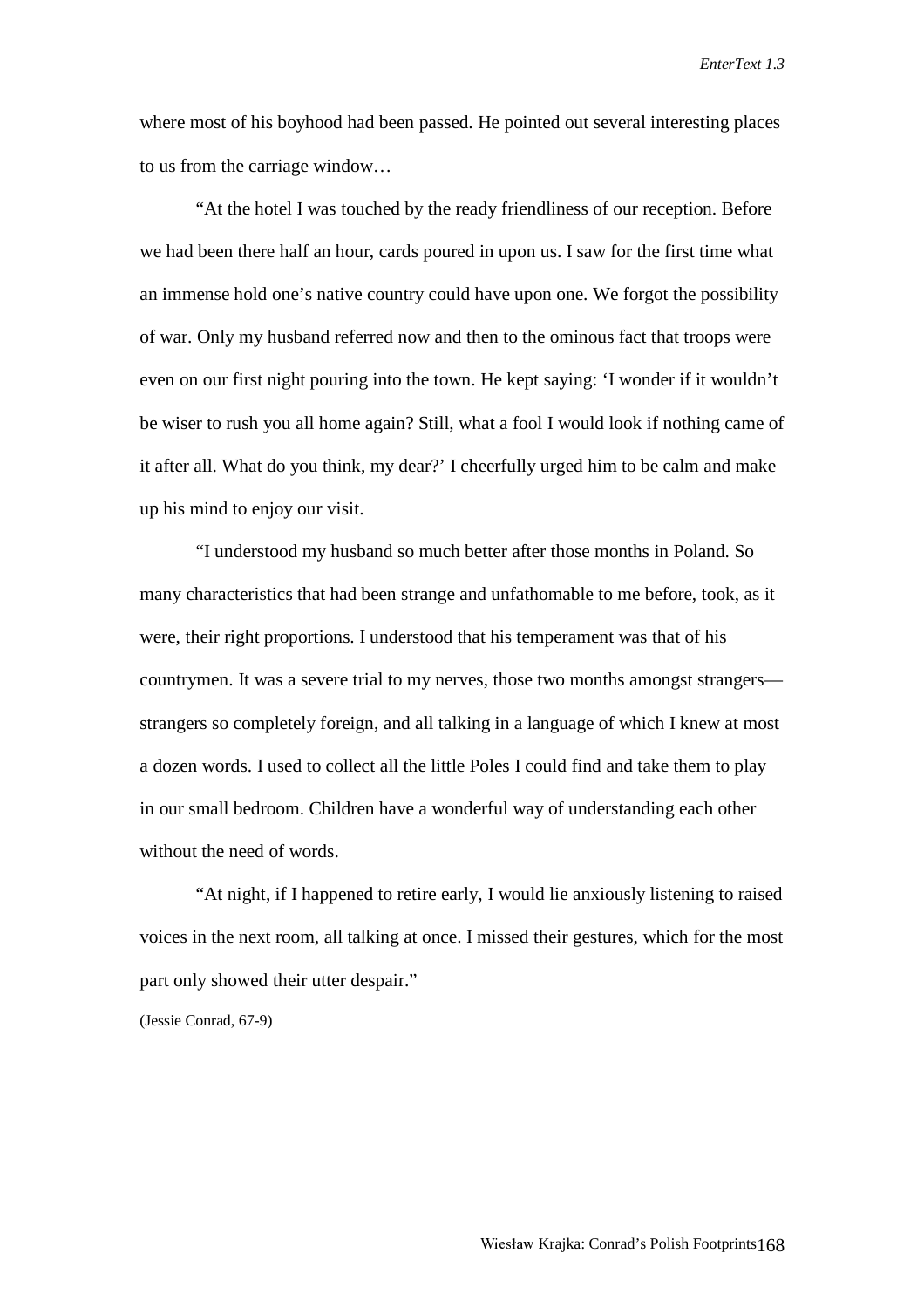"We reached Cracow on the evening of 1st August 1914, on the very day that Austria mobilized. We stopped at the Grand Hotel, and were received by the proprietor Mr Chronowski, who came in person to pay his respects to the Conrads."

(Retinger, 149)



"For the next two days I went about amongst my fellow men, who welcomed me with the utmost consideration and friendliness, but unanimously derided my fears of a war. They would not believe in it. It was impossible. On the evening of the second day I was in the hotel's smoking room, an irrationally private apartment, a sanctuary for a few choice minds of the town, always pervaded by a dim religious light, and more hushed than any club reading-room I've ever been in. Gathered into a small knot, we were discussing the situation in subdued tones suitable to the genius of the place." (Conrad, *Poland Revisited, NLL,* 170)

"And another happy revenant of the past was there to increase his enjoyment. When in the evening we were returning to the Grand Hotel we heard in the street an elderly man crying out in astonishment, 'My little Conrad—Konradku.' Conrad turned his head, hesitated one second, and then calling 'Konstanty' fell into the arms of the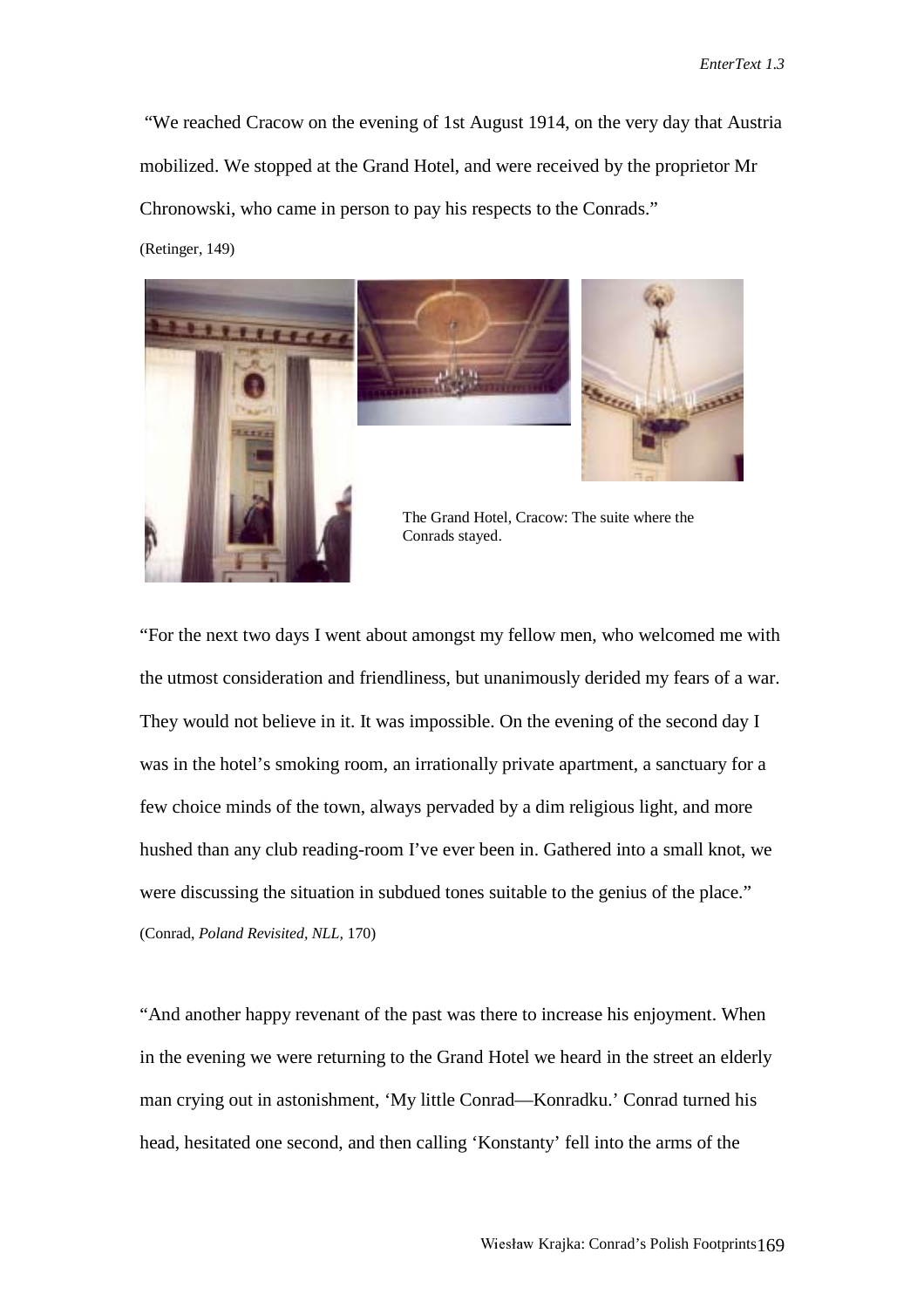stranger. It was his old friend and school-fellow, Konstanty Buszczyński, who recognized Conrad after forty years." (Retinger, 157-8)

"We arrived in Cracow early in the evening….A table had been allotted to us on the far side of the room, and when we were about half-way through the meal, I suddenly became aware of my Father sitting quite rigid, with his fork half-way to his mouth, staring across the room towards the door. I turned to see what had attracted his attention in this way, and the picture which remains in my memory is of a tall handsome man with grey hair and moustache, standing motionless in the doorway and staring with equal intensity. Before I had a chance to ask the reason for this performance, my Father dropped his fork and leaping to his feet with a shout of 'Kostoosh!' rushed towards the door. His opposite number in the doorway burst into violent motion at the same time, and they met and embraced in the middle of the big room. When their mutual emotion had subsided somewhat, they came to our table and the stranger was introduced to us as an old school friend of my Father's—Mr. Buszinski. He remained with us for the rest of the evening and, before leaving, invited us to spend the following day with him at his country home a few miles from Cracow."

(Borys Conrad, 85-6)

## **The great Market Square**

"After dinner, Jessie and John, tired with the strenuous journey, retired to bed, while Conrad, accompanied by Boris and myself, went out to renew his acquaintance with the old city. I wanted to take them straight to the central square, the famous 'Rynek.' 'No, my dear Joseph,' said Conrad, 'I want to see Rynek as I have remembered it all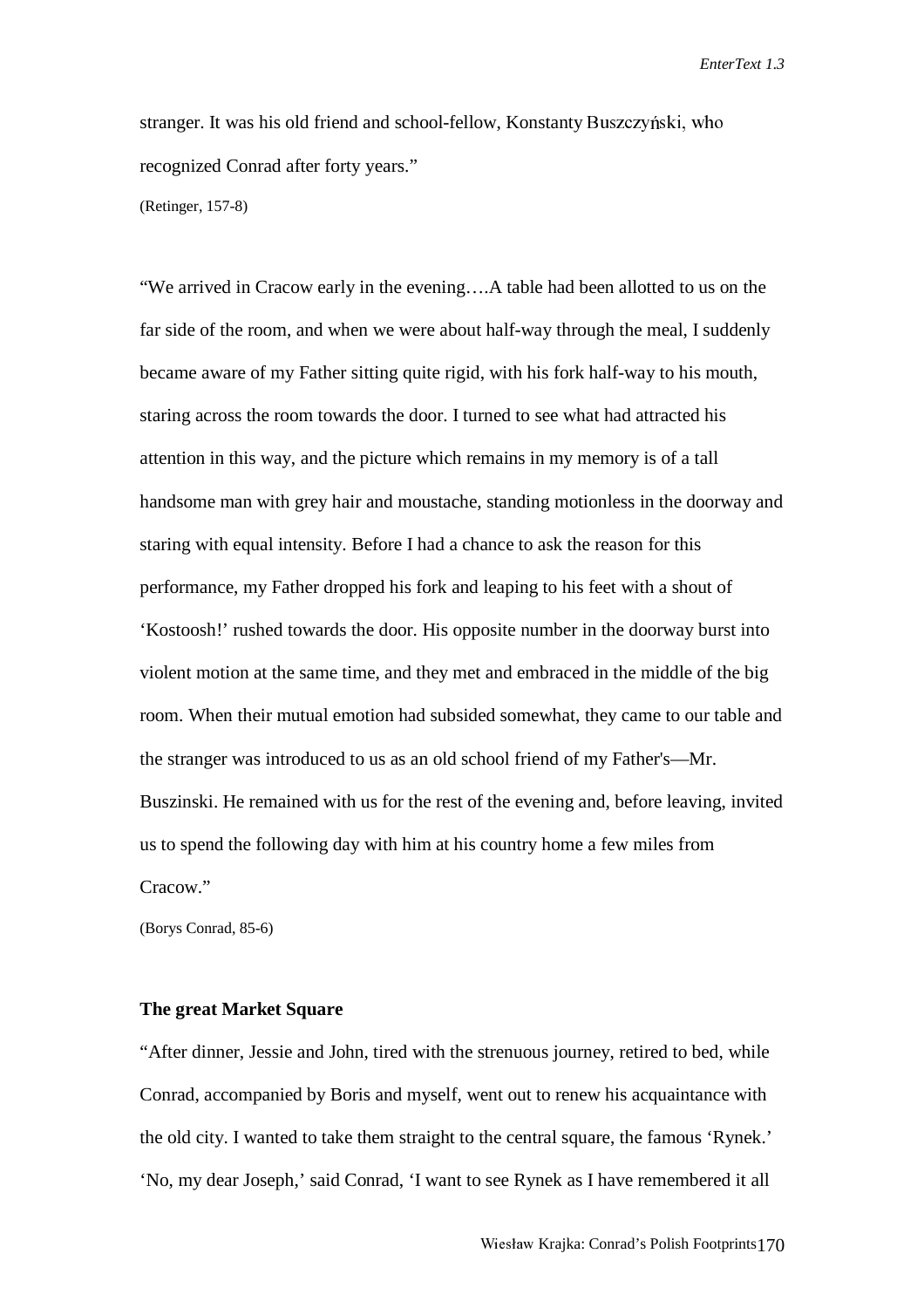these years, as one sees it from the side view of the Florian Gate under the shadow of the Church of the Holy Virgin.' And without hesitation, after forty years of absence, he chose his way in the meander of narrow streets and broad public squares, and conducted us with certain step to the appointed place whence we slowly approached the Rynek."

(Retinger, 150)



St. Forian Gate towards St.Mary's Chruch and the Rynek

Above: The Rynek, Cracow – the market square

"The street, straight and narrow, ran into the great Market Square of the town, the centre of its affairs and of the lighter side of its life. We could see at the far end of the street a promising widening of space….The Square, immense in its solitude, was full to the brim of moonlight. The garland of lights at the foot of the houses seemed to burn at the bottom of a bluish pool. I noticed with infinite satisfaction that the unnecessary trees the Municipality insisted upon sticking between the stones had been steadily refusing to grow. They were a bit bigger than the poor victims I could remember. Also, the paving operations seemed to be exactly at the same point at which I left them forty years before. There were the dull, torn-up patches on that bright expanse, the piles of paving material looking ominously black, like heads of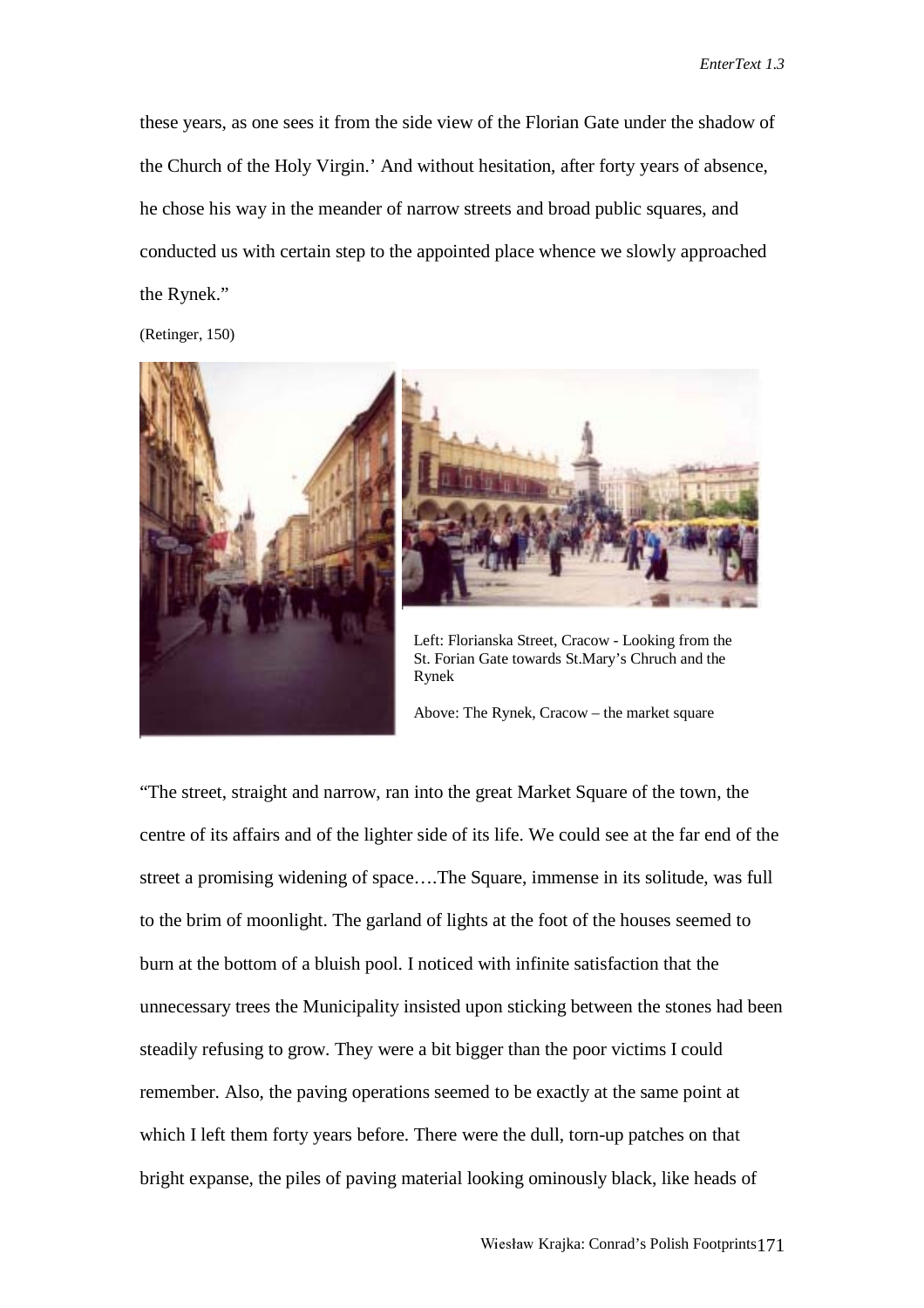rocks on a silvery sea….As far as these trees and these paving stones were concerned, it had worked nothing. The suspicion of the unchangeableness of things already vaguely suggested to my senses by our rapid drive from the railway station, was agreeably strengthened within me. 'We are now on the line A. B.,' I said to my companion, importantly. It was the name bestowed in my time on one of the sides of the Square by the senior students of that town of classical learning and historical relics. The common citizens knew nothing of it, and, even if they had, would not have dreamed of taking it seriously….And then, happening to look up at the wall, I saw in the light of the corner lamp, a white, cast-iron tablet fixed thereon, bearing an inscription in raised black letters, thus: 'Line A. B.' Heavens! The name had been adopted officially!...I proposed that we should walk to the other end of the line, using the profaned name, not only without gusto, but with positive distaste….There was at the end of the line a certain street I wanted to look at, I explained to my companion." (Conrad, *Poland Revisited, NLL,* 164-6)



Left: The Rynek, Cracow – the market square

Right: The Rynek, Cracow – the sixteenth century cloth hall

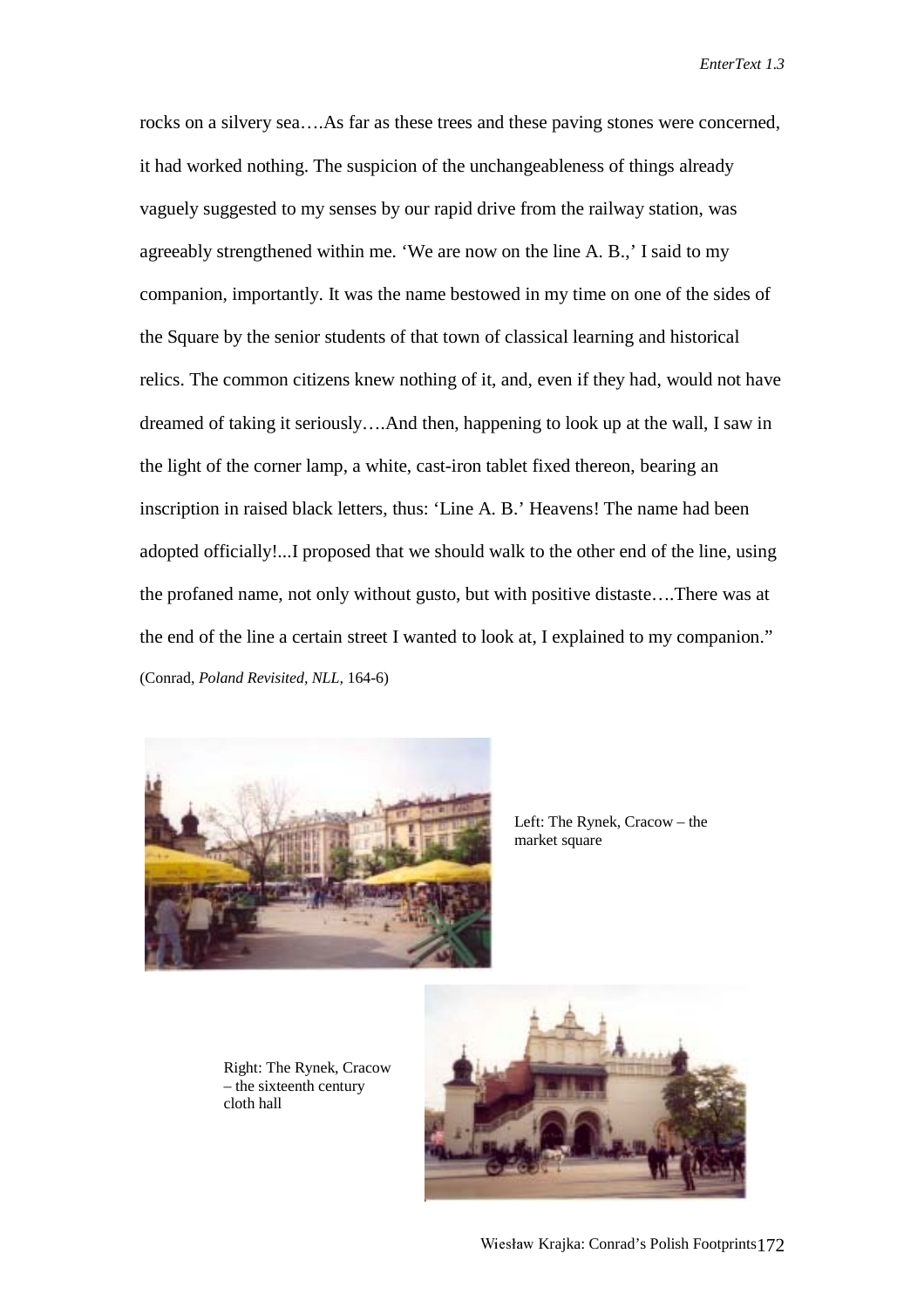"Conrad ceased talking to his son, he was obviously living again in Cracow, returning in spirit to moments he forgot for forty years, back in his youngster's days. From time to time he dropped a phrase in Polish: 'Where are those ancient chains, which formerly marked the outlets of the streets?'…'No, don't show them to me, I will find them myself.'...'And, Joseph, the knife of the fratricide, is it hanging still?'...'Wait, wait, let me remember'...'Boris, this was a time which you, more lucky, will never know."

(Retinger, 151)

#### **The Florian Gate; the Barbican**



Florianska Street, Cracow, from the Rynek end: "In the distance the Florian Gate..."

"In the distance the Florian Gate, thick and squat under its pointed roof, barred the street with the square shoulders of the old city wall. In the narrow, brilliantly pale vista of bluish flagstones and silvery fronts of houses, its black archway stood out small and very distinct. There was not

a soul in sight, and not even the echo of a footstep for our ears. Into this coldly illuminated and dumb emptiness there issued out of my aroused memory, a small boy of eleven, wending his way, not very fast, to a preparatory school for day-pupils on the second floor of the third house down from the Florian Gate. It was in the winter months of 1868. At eight o'clock of every morning that God made, sleet or shine, I walked up Florian Street...Every evening at seven, turning my back on the Florian Gate, I walked all the way to a big old house in a quiet narrow street a good distance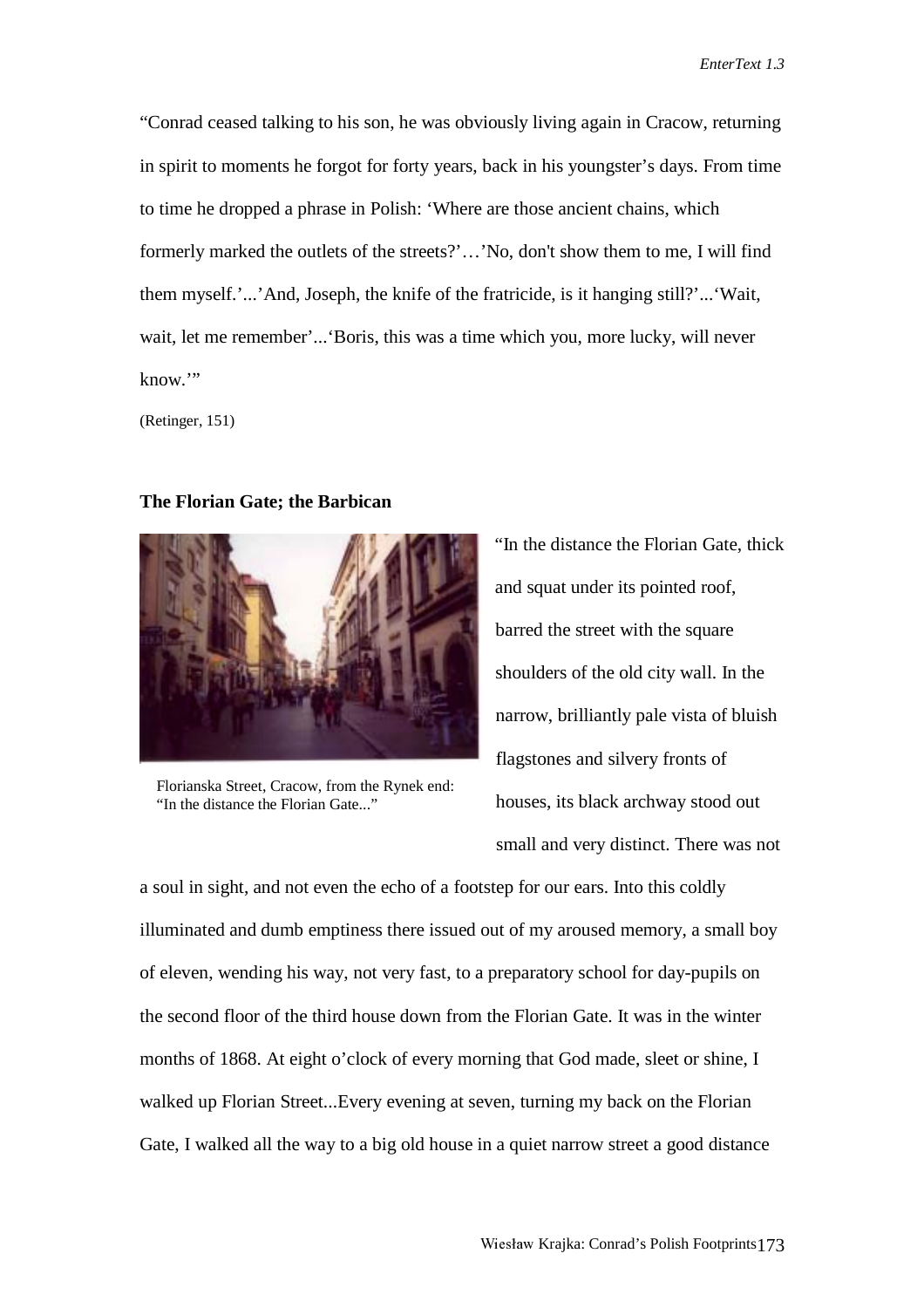beyond the Great Square. There, in a large drawing-room, panelled and bare, with heavy cornices and a lofty ceiling, in a little oasis of light made by two candles in a desert of dusk I sat at a little table to worry and ink myself all over till the task of my preparation was done."

(Conrad, *Poland Revisited, NLL,* 166-7)

"The night was advancing, and remembering his tiring journey I suggested returning to the hotel. 'Not yet, Joseph, let me see the Barbacan.'"

(Retinger, 151-2)

## **The Fajll's house at Florianska Street**

"Konrad was placed in a pension for boys run by one Ludwik Georgeon, in the Fajll's house, on Florianska Street, a choice that was certainly not accidental since Georgeon was a veteran of the 1863 insurrection."

(Najder, 30)

"Conrad learnt temporarily in a pension, first in Kraków at Floriańska street (the pension was later moved to Franciszkańska 43), conducted by Ludwik Georgeon. Conrad was in more or less close contact with this school for three years (1869- 1872)."

(Koc, 16; trans. W. Krajka)

### 43 Franciszkańska Street

"While he was under the care of Louis Georgeon the establishment was moved from Floriańska Street to a large house at 43 Franciszkańska Street. The Taube family lived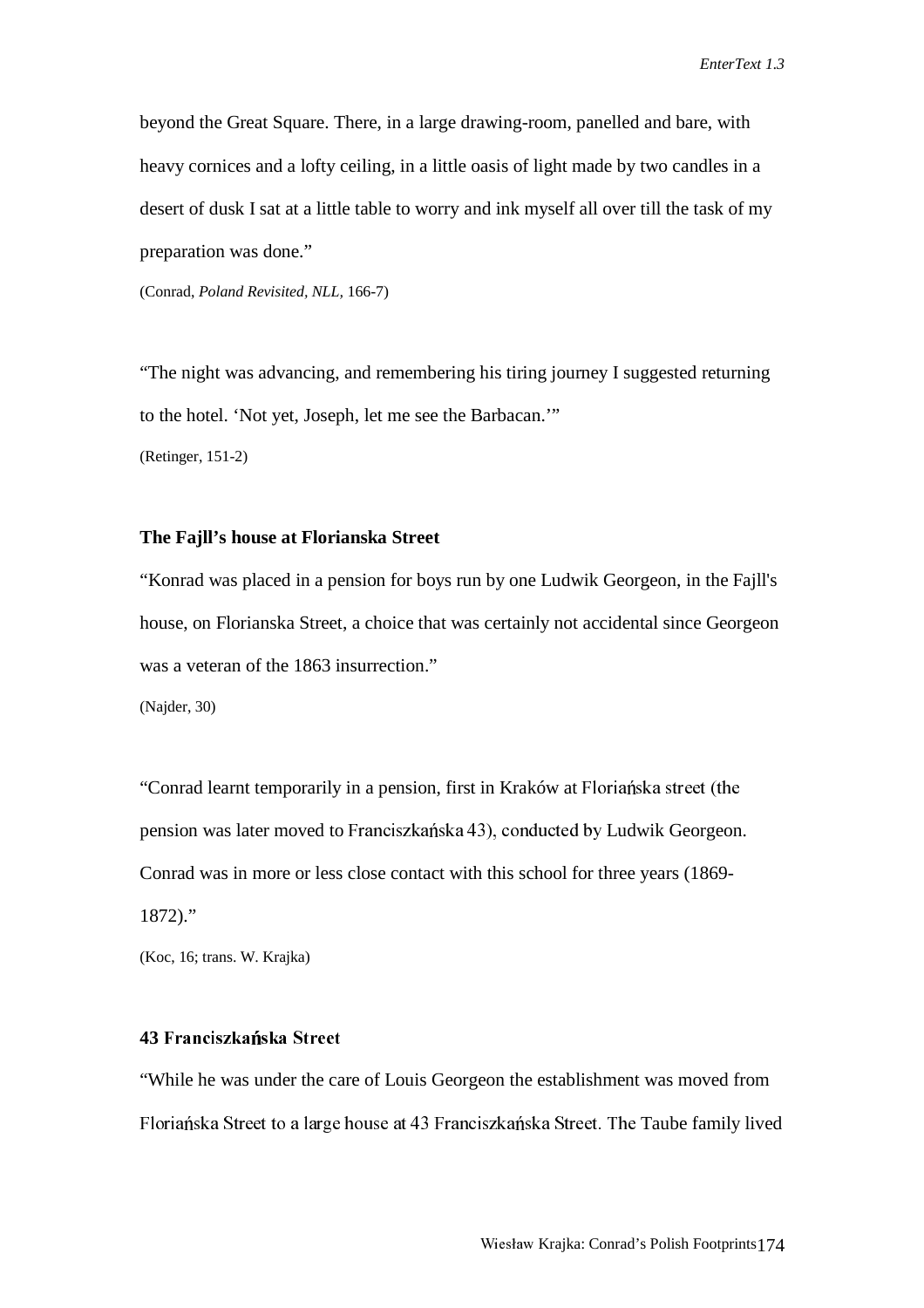in the same building, and Conrad became friendly with the three boys of his own age and with Janina."

(Baines, 28)

#### **9 Szpitalna Street**

"In November or December 1870, Konrad was taken away from Georgeon's pension and moved to his grandmother's flat at 9 Szpitalna Street, where he lived until May 1873."

(Najder, 34)

"'There,' said he, pointing to upper windows of the building at No.9 Ulica Szpitalna, which is by way of saying Hospital Street, 'is where we had great fun as youngsters; Josef and I used to throw toy torpedoes down on the black caftans of passing Jews, enjoying ourselves hugely when they exploded….A pogrom, I suppose,' he laughed. Poles today don't relish that word, or the way it has been misused over here." (Palmer Putnam, 142-3)

### **St. Anne's Gymnasium—St. Jacek's Gymnasium**

"He himself claimed to have attended St. Anne's Gymnasium in Cracow, but his actual attendance there is in doubt, because his name fails to appear on any class rosters or in the records of the school kept in Cracow. Nevertheless, Conrad did assert he attended the school, did inform others of this fact, and it is unlikely he would confuse St. Anne's with any other school in Cracow. Whether Conrad actually attended St. Anne's or another gymnasium (St. Jacek's, with less social cachet, has been suggested as an alternate possibility), he did pass an examination for the fourth form."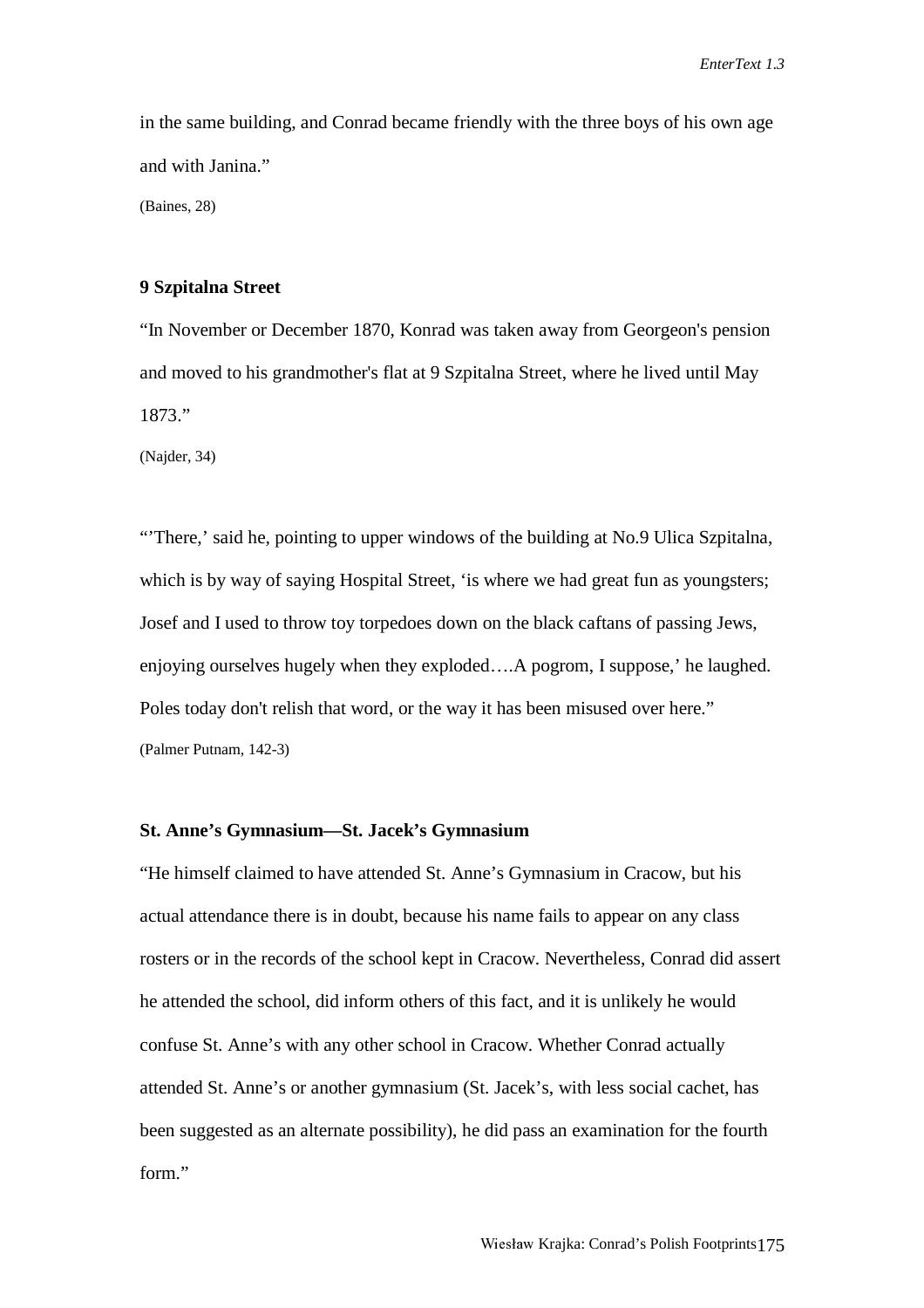(Karl, 90)

"In 1914 Conrad said that he had left Poland 'straight from the fifth class from Saint Anne's Gymnasium in Cracow.' He may indeed have left 'straight from the fifth class,' but it was neither from Cracow nor from St. Anne's Gymnasium. If he attended any Cracow school, which is doubtful considering his illness and the lack of any records, it may have been St. Jacek's Gymnasium, on Sienna Street, where Georgeon had been teaching French."

(Najder, 31)

### **6 Poselska Street**

"Two candles shed a circle of wavering light on the small table where Conrad, his head propped in his hands, sat hunched in the tangled position of a boy reading. The high-ceilinged drawing room was bare and silent. On Cracow's narrow Poselska Street, the old house at number 136 was out of earshot of the hoofbeats of city traffic; inside, voices were lowered to funereal murmurs."

(Allen, 51)



Right: Poselska St., Cracow – a wall plaque commemorates Conrad (see detail below)



-Krajka: Conrad's Polish Footprints176

Left: Poselska St., Cracow – the house where Conrad's father died is on the left.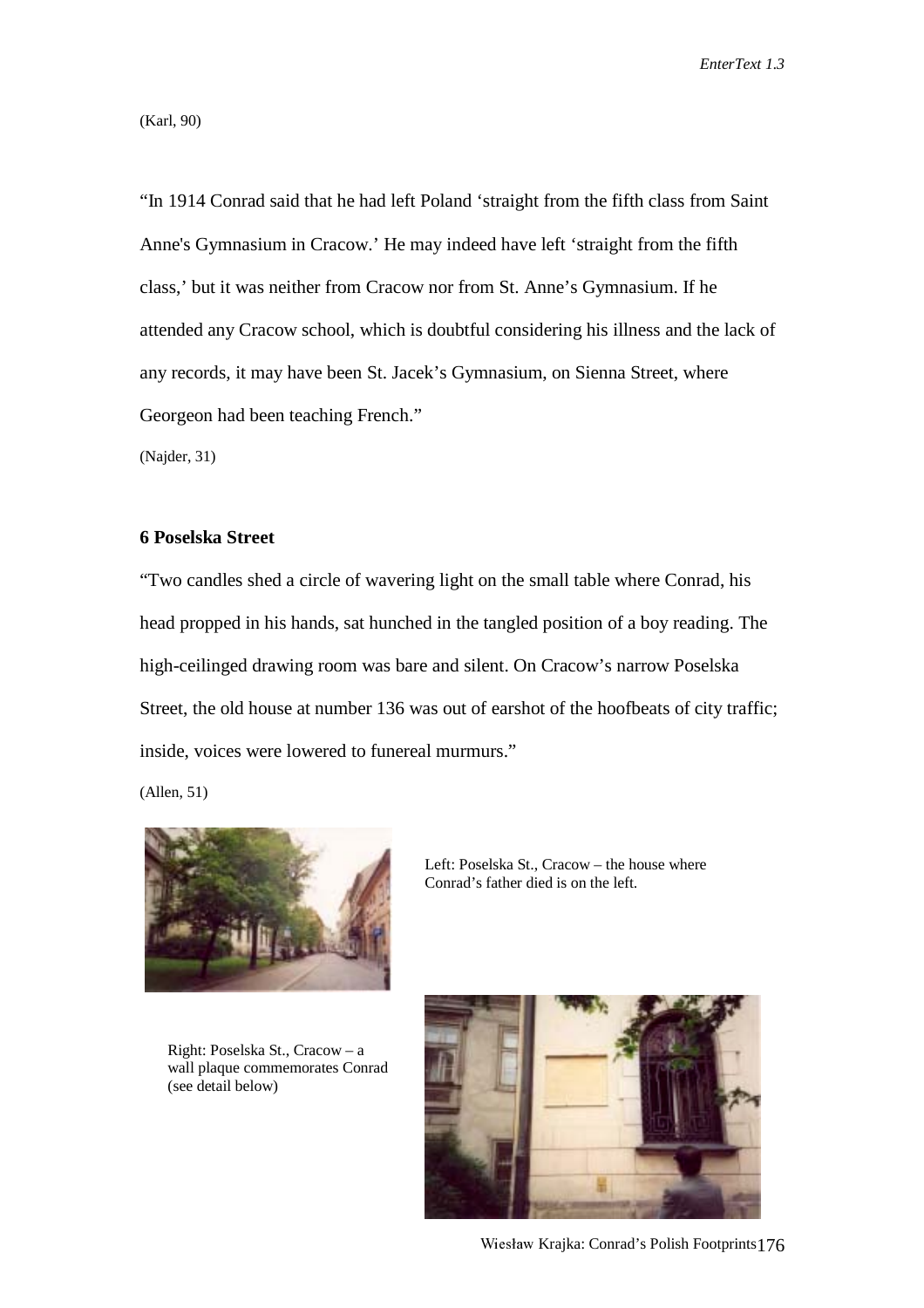

"His love of reading was revealed during the last moments of Apollo Korzeniowski's life, too. His flat at Poselska 136 in Kraków was overwhelmed with a depressing mood of absolute silence. This was enhanced by the inaudible whisper of a nun….Shortly before his death the father became strangely, dreadfully quiet and totally immersed in recollections of the past. Konrad was occasionally allowed to enter the sick man's room and kiss his gaunt hand."

(Koc, 30; trans. W. Krajka)

"I, the Dean of the Collegiate Church and the Parish Church of All Saints and a State Registrar in Kraków, was visited on 24th May 1869 by Piotr Gałuszkiewicz and Kazimierz G...l, of age, servants of the church, residing at 139 Poselska street. They testified that Apollo Korzeniowski, resident of 136 Poselska street, had died on 23rd May 1869 at half past three in the afternoon." (Kraków, 9th November 1872, Father Franciszek Madeyski, Deputy State Registrar) ("Odpis aktu zgonu;" trans. W. Krajka)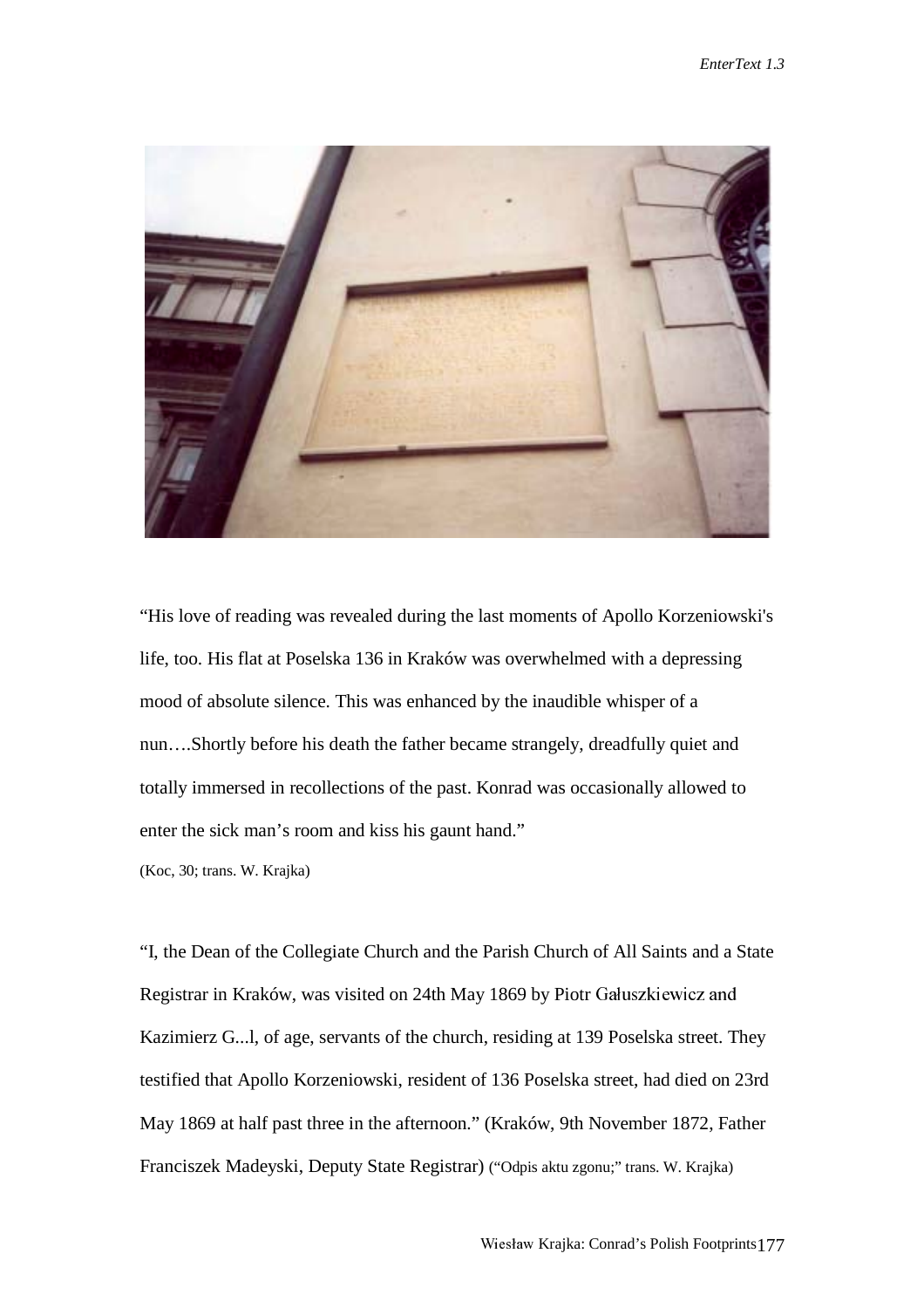"Yesterday at 6 o'clock in the evening immense crowds surged along the Grodzka and Poselska streets, to pay the last homage to the untimely dead poet, a worthy son of Poland."

("Pogrzeb śp. Apollona Korzeniowskiego;" trans. W. Krajka)

## **St. Mary's Church**

"To our right the unequal massive towers of St. Mary's Church soared aloft into the ethereal radiance of the air, very black on their shaded sides, glowing with a soft phosphorescent sheen on the others."

(Conrad, *Poland Revisited, NLL,* 166)



St. Mary's Church, Cracow

"At its entrance in the shadow of the majestic Church of the Holy Virgin we stopped, awaiting the call of the bugle *(Hejnal)* which has marked the hours for over six hundred years. Conrad, proud of his memory, with pious zeal explained to Boris that this call celebrates the death of a bugler, who in the thirteenth century was stationed to watch out for a possible attack from marauding Tartar bands. He saved the city by giving the signal, but fell transpierced by an enemy's arrow." (Retinger, 150-1)

"We took many drives in and round the town, Conrad pointing out to us those places familiar to him during his schooldays. He also told us that Cracow, like our Canterbury, had once had an archbishop murdered in its cathedral….He showed us,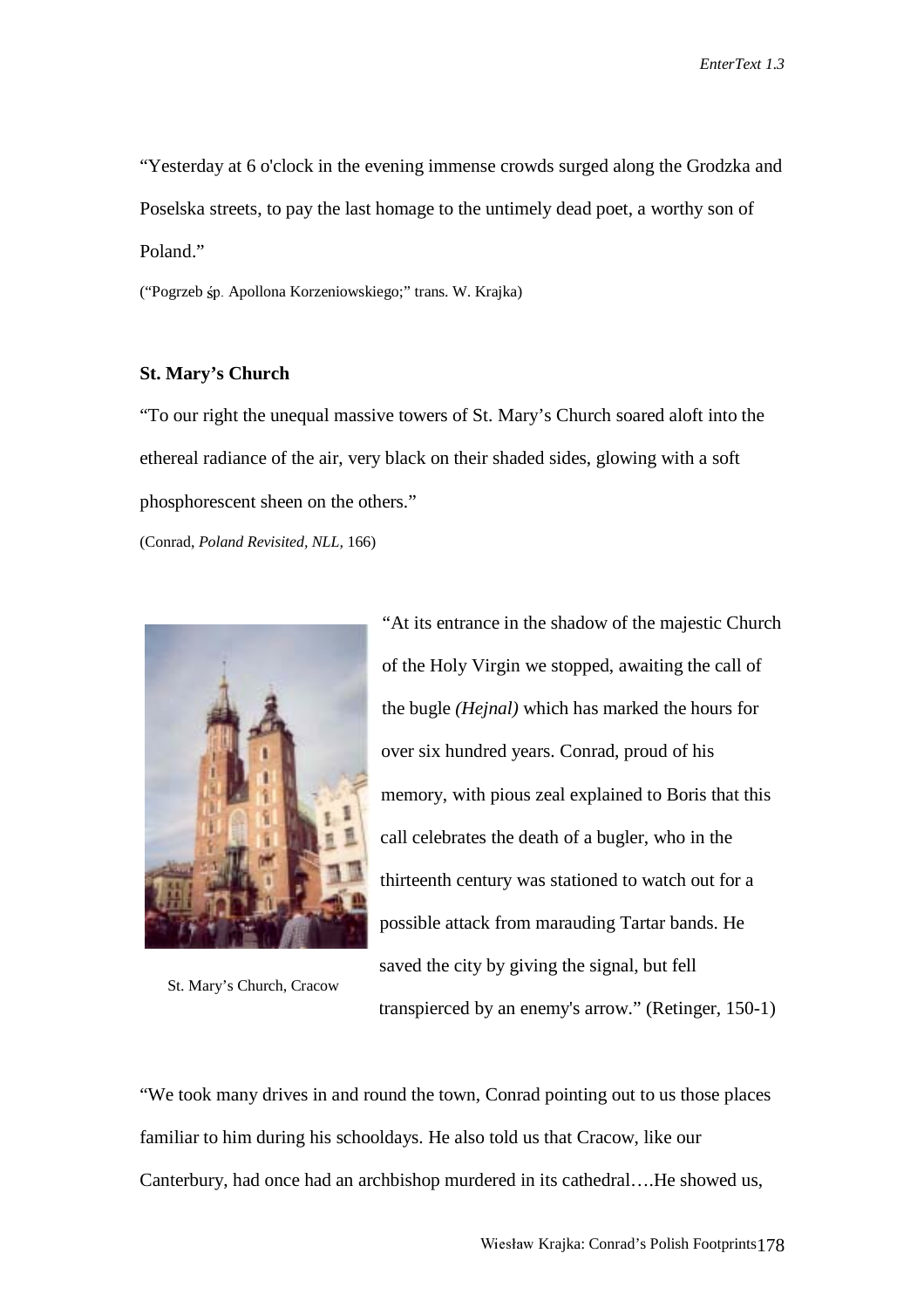too, St. Florian's Gate, through which his father's funeral had passed. I knew already many touching facts about that part of my husband's lonely life. It seemed to draw my own boys closer to me in a curious way. I shall never cease to feel glad that they and I

made that memorable journey while, as Conrad said, they were still young enough to feel impressions deeply." (Jessie Conrad, 69-70)

"The day of the funeral came in due course and all the generous 'Youth of the Schools,' the grave Senate of the University, the delegations of the Trade-guilds, might have obtained (if they cared) *de visu* evidence of the callousness of the little wretch…The long procession moved out of the



St.Mary's Church, Cracow: the mouth of the bugle is just visible in the high tower.

narrow street, down a long street, past the Gothic front of St. Mary's under its unequal towers, towards the Florian Gate…I could see again the small boy of that day following a hearse; a space kept clear in which I walked alone, conscious of an enormous following, the clumsy swaying of the tall black machine, the chanting of the surpliced clergy at the head, the flames of tapers passing under the low archway of the gate, the rows of bared heads on the pavement with fixed, serious eyes. Half the population had turned out on that fine May afternoon."

(Conrad, *Poland Revisited, NLL,* 169)

## **Apollo Korzeniowski's grave in the Rakowicki Cemetery**

The grave of Apollo Korzeniowski in Rakowicki Cemetery, Cracow. The inscription reads: "Apollo Nałęcz Korzeniowski, the victim of Muscovite Tyranny. Born 21 February 1820. Died 23 May 1869. To the man who loved his fatherland, worked for it, and died for it. His compatriots." (Sherry, 15)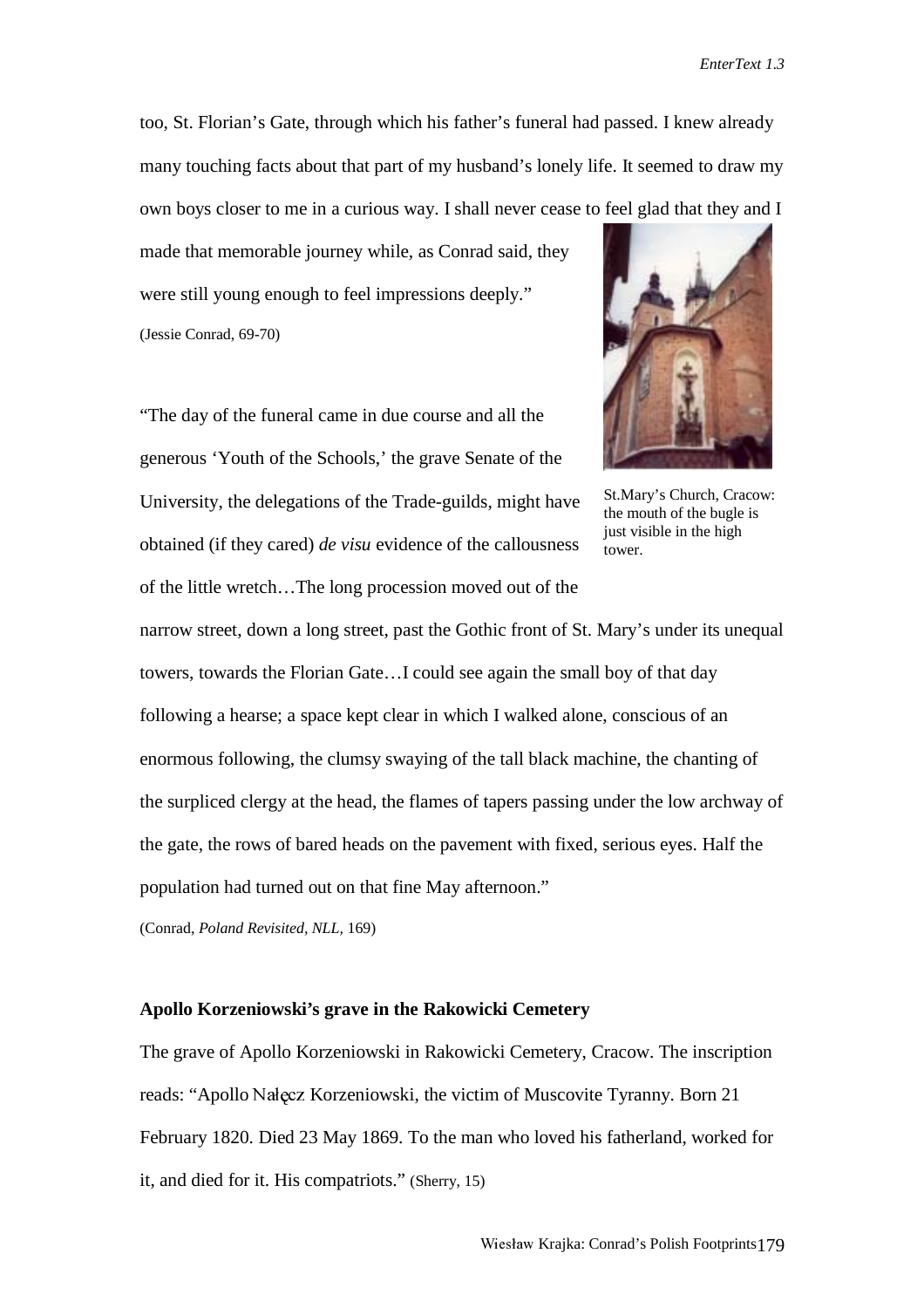

The grave of Conrad's father, Apollo Korzeniowski – Rakowicki Cemetery, Cracow.

"They also went to Rakowice Cemetery and there, for the only time in his life, Borys saw his father kneel down and pray—at Apollo's grave." (Najder, 399)

## **The Jagiellonian library**

"Next day the librarian of the University invited me to come and have a look at the library which I had not seen since I was 14 years old. It was from him that I learned that the greater part of my father's MSS. was preserved there. He confessed that he had not looked them through thoroughly yet, but he told me that there was a

lot of very important letters bearing on the epoch from '60 to '63, to and from many prominent Poles of that time; and he added: 'There is a bundle of correspondence that will appeal to you personally. Those are letters written by your father to an intimate friend in whose papers they were found. They contain many references to yourself, though you couldn't have been more than four years old at the time….' That afternoon I went to the University, taking with me my oldest son. The attention of that young Englishman was mainly attracted by some relics of Copernicus in a glass case. I saw the bundle of letters and accepted the kind proposal of the librarian that he should have them copied for me during the holidays. In the range of the deserted vaulted rooms lined with books, full of august memories, and in the passionless silence of all this enshrined wisdom, we walked here and there talking of the past, the great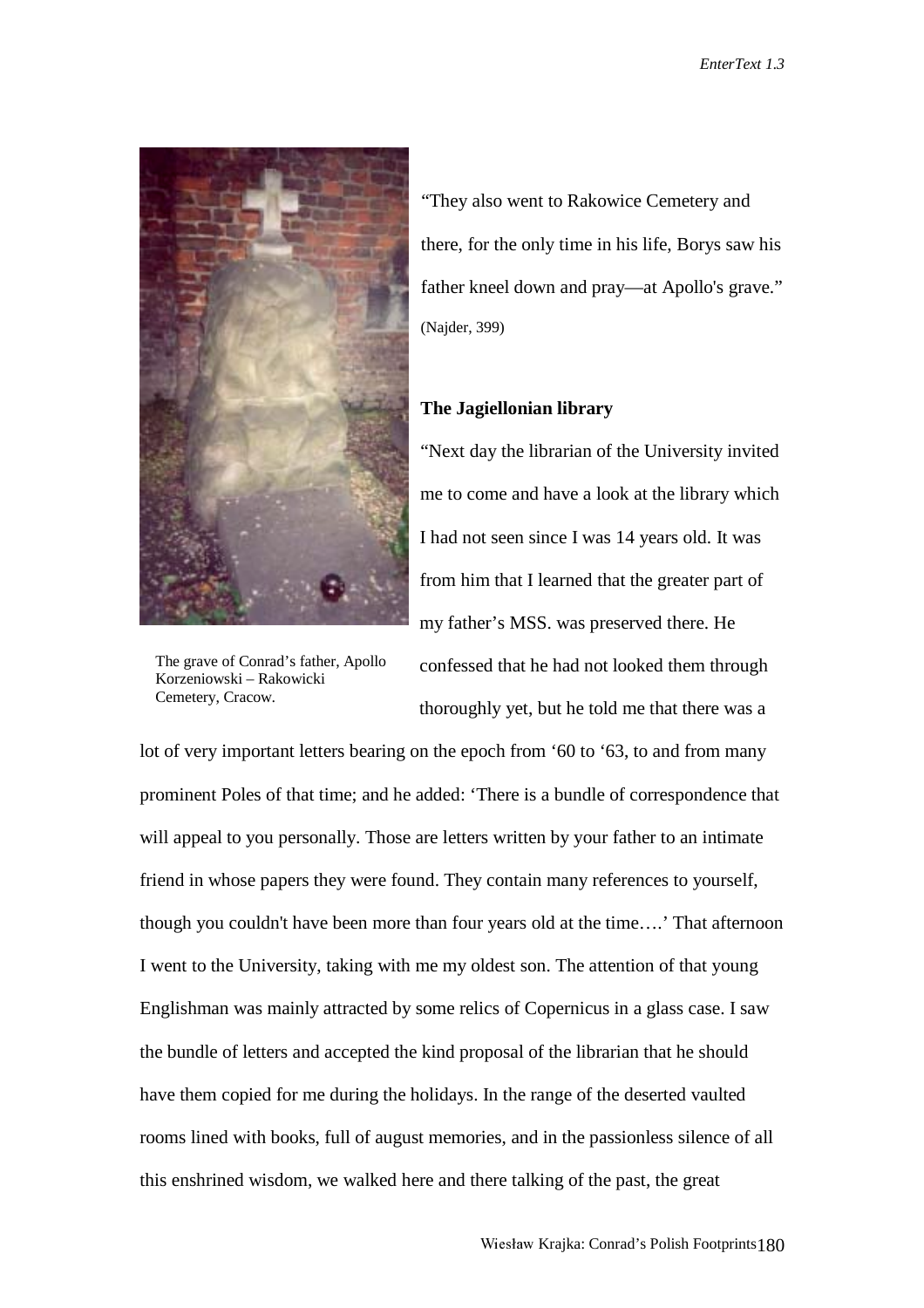historical past in which lived the inextinguishable spark of national life; and all around us the centuries-old buildings lay still and empty, composing themselves to rest after a year of work on the minds of another generation."

(Conrad, *First News, NLL,*175-6)



Above: The Jagellonian Library, Cracow – the late Gothic cloister of the Collegium Maius, now housing the Jagellonian University Museum.

Right: A doorway at the Jagellonian University Museum, Cracow.



"For many years I believed that every scrap of his writings had been burnt, but in July of 1914 the Librarian of the University of Cracow calling on me during our short visit to Poland, mentioned the existence of a few manuscripts of my father and especially of a series of letters written before and during his exile to his most intimate friend who had sent them to the University for preservation. I went to the Library at once, but had only time then for a mere glance. I intended to come back next day and arrange for copies being made of the whole correspondence. But next day there was war."

(Conrad, "Author's Note," *PR,* X-XI)

"Late in the evening Conrad, Borys and ourselves took a stroll in the city. We walked slowly along St. Anne's street. Conrad recollected his school years, he looked with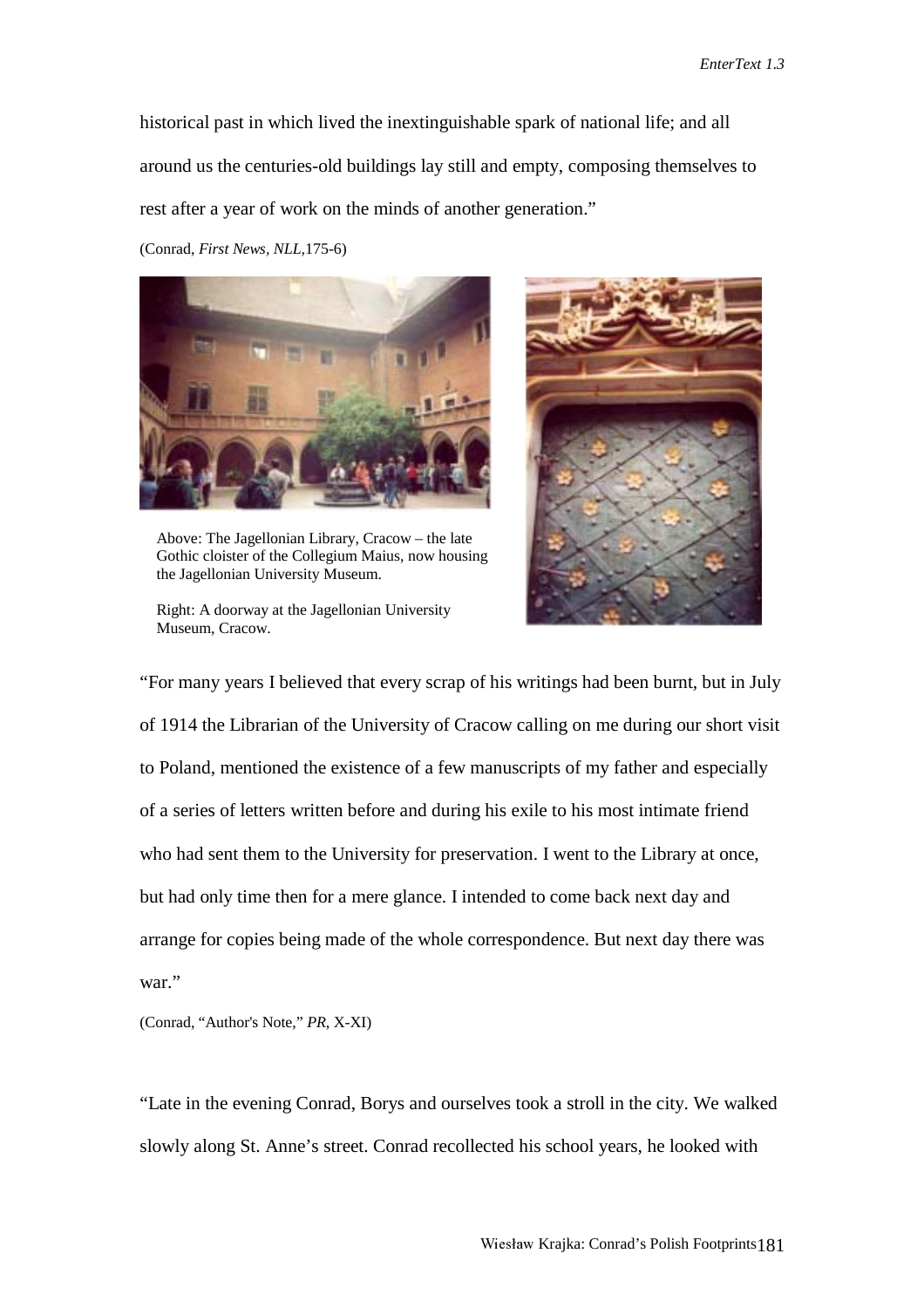affection at the centuries-old walls of the Jagiellonian Library, visible against the starry sky. The Market Square was already silent at that time. Suddenly, sounds of the bugle were heard from the tower of St. Mary's church...Conrad wrung my arm and stopped."

(Zubrzycka, "Syn dwu ojczyzn," 161; trans. W. Krajka)

#### **The Jagiellonian University**

"I have only the haziest recollections of being shown round the town—the quadrangle of the university was filled with scaffolding and we had to clamber round blocks of stone and building materials to see the doorway through which my father passed on his way to his tutor many, many years before."

(John Conrad, 87)

#### **The Wawel**

"To-day he was going to show his town to his beloved wife. And of course we drove first to the Wawel. The Wawel is the hill towering above Cracow on which stand the buildings most precious to a Pole. It is the most memorable soil in Poland. It is the symbol of everything Polish….It contains the castle of the Kings of Poland, the oldest cathedral church, the most ancient building in the country. There rest the remains of all Polish Kings and many of the great men of Poland. It is her heart! The day was full of majestic, warm, August sun. We ascended the hill. The last time Conrad had seen the royal castle it was in a state of complete abandon. The Austrian Government had been using the old kings' palaces as army barracks, while the cathedral church, where forty Polish kings were crowned, served as a garrison church to the soldiery….Now it was different. The cathedral, returned to the nation, had been restored, the castle was just being rebuilt. And so Conrad, after forty years, was showing it to his wife and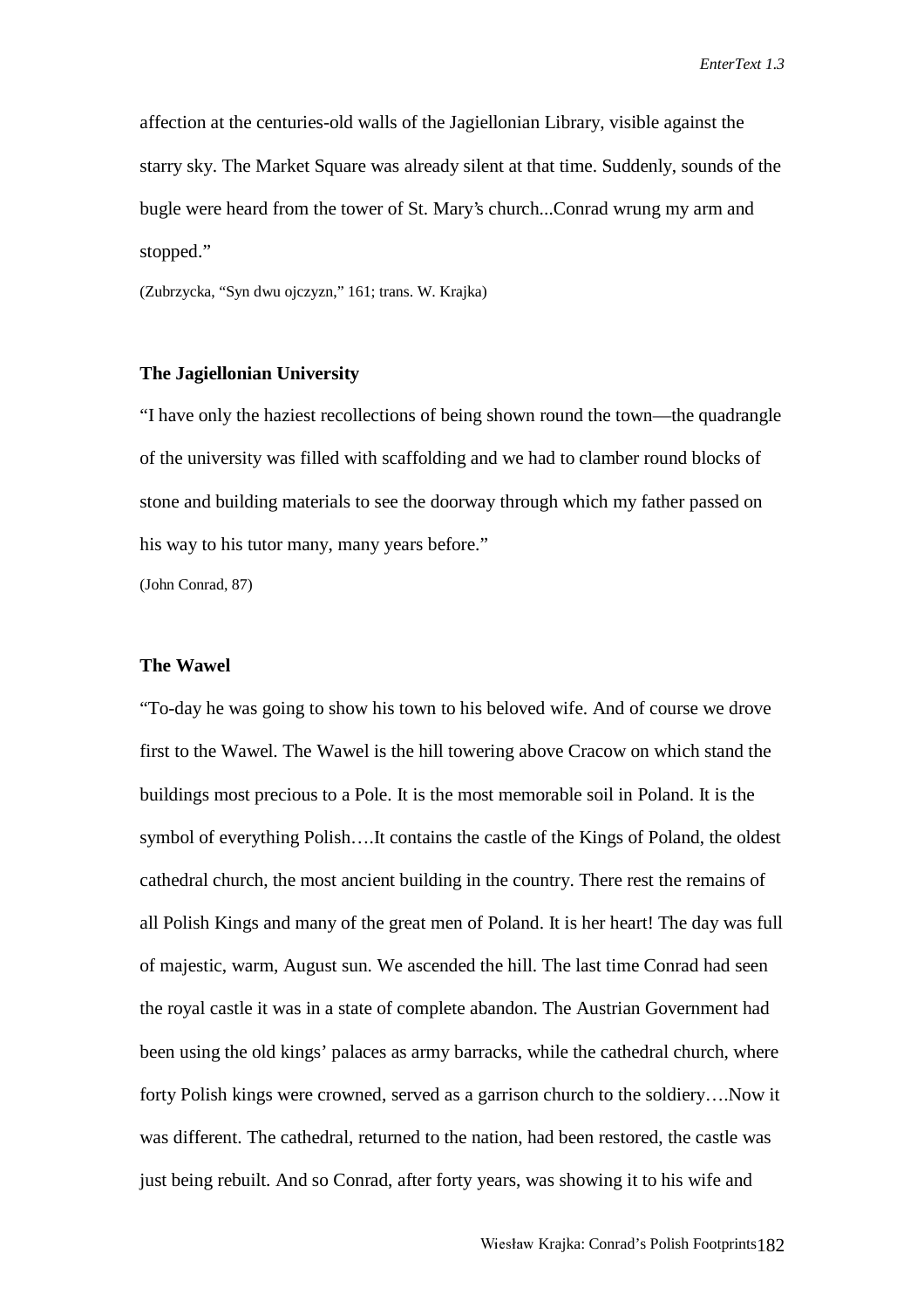sons in an appearance which he never contemplated himself. They wandered everywhere, peering into dark crypts where kings, statesmen, and poets are buried; they knelt before the ancient dark crucifix of the Queen Yadwiga. In one of the majestic chapels, all gold and lace-like sculpture, a Mass was being read. Jessie bowed her head and, an indifferent Protestant, joined in the prayers of the Catholic religion, overcome with sentiment and emotion."

(Retinger, 153-5)



The sixteenth century courtyard of Wawel Castle.

#### **Zakopane**

"The best move which occurred to me was to snatch them up instantly into the mountains to a Polish health resort of great repute - which I did (at the rate of one hundred miles in eleven hours) by the last civilian train permitted to leave Cracow for the next three weeks.

"And there we remained amongst the Poles from all parts of Poland, not officially interned, but simply unable to obtain the permission to travel by train, or road. It was a wonderful, a poignant two months."

(Conrad, *Poland Revisited, NLL,* 171)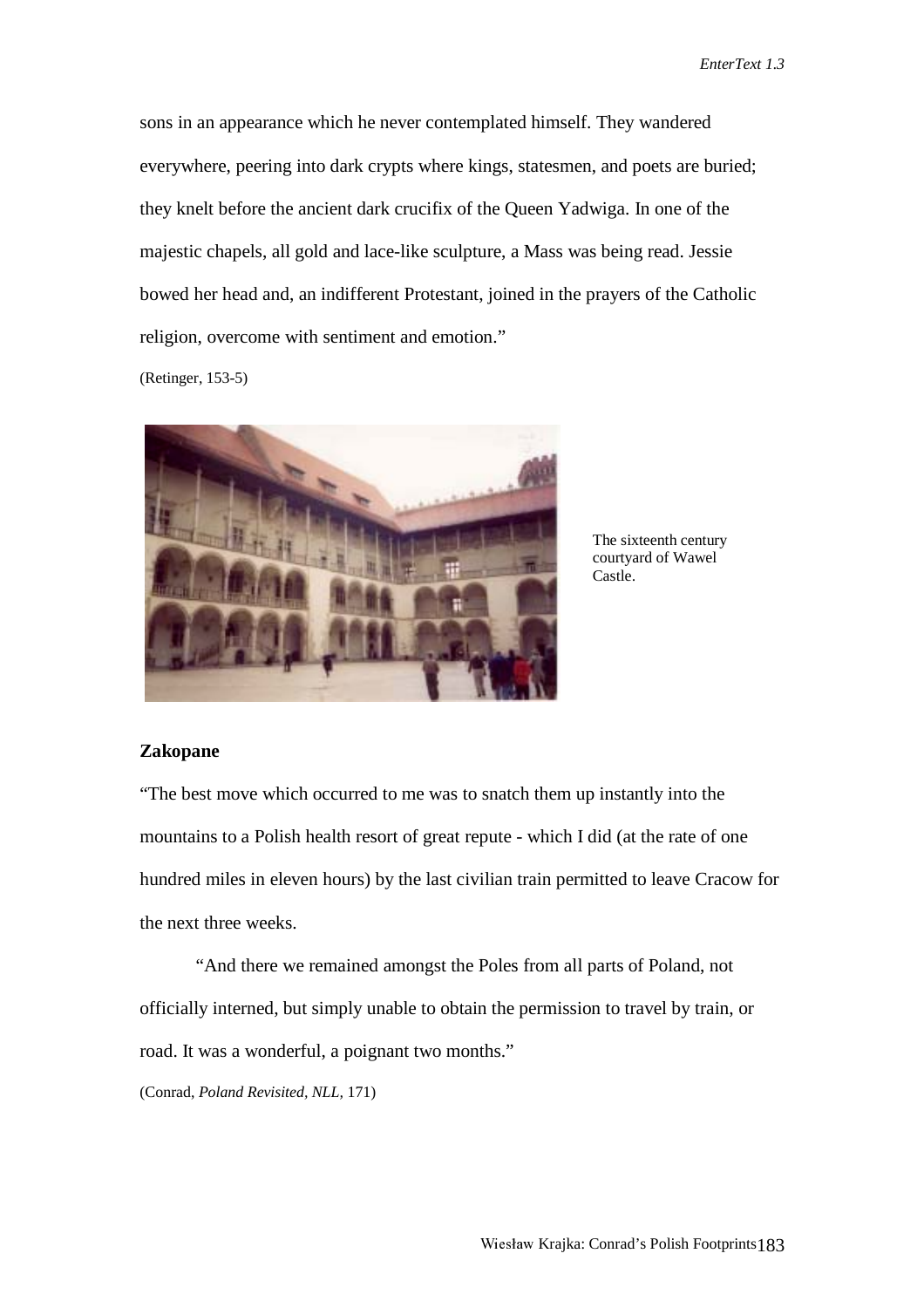"We left Cracow on my eighth birthday, 2 August, and boarded the train for Zakopané. I do not know whether it was chance or my father's forethought but we had the last compartment of the last carriage of the train to ourselves. Looking out from the windows we were able to see the engine winding up the curves ahead and my father kept me fully occupied going from side to side to watch the engine negotiate the steep gradients. I remember being fascinated by the numerous rods and levers, the little whiffs of steam, and the beat of the exhaust as the engine toiled up the slope." (John Conrad, 88)

"The little railway station of Zakopane is engraved for ever on my memory; no photograph or coloured picture could convey the depth of that impression. We soon discovered the dismal fact that only one of our trunks had got through, and, searching through our pockets, we failed to find our registration ticket. The second trunk we recovered in a most unexpected manner two months later in Vienna.

"Two days after our arrival we heard that England had come into the war. We had been confident she would. Then followed a nightmare of rumours. During that fortnight we were told that our army had been completely wiped out, and that all our fleet was at the bottom of the sea. Only news from German sources reached us, and every reference to England was accompanied by the most revolting insults. Every cartoon represented England and the English in some odious form…

"Sometimes the trains remained standing in the station with their passengers still aboard, there not being enough food in the place to admit of more people coming in."

(Jessie Conrad, 75-6, 78)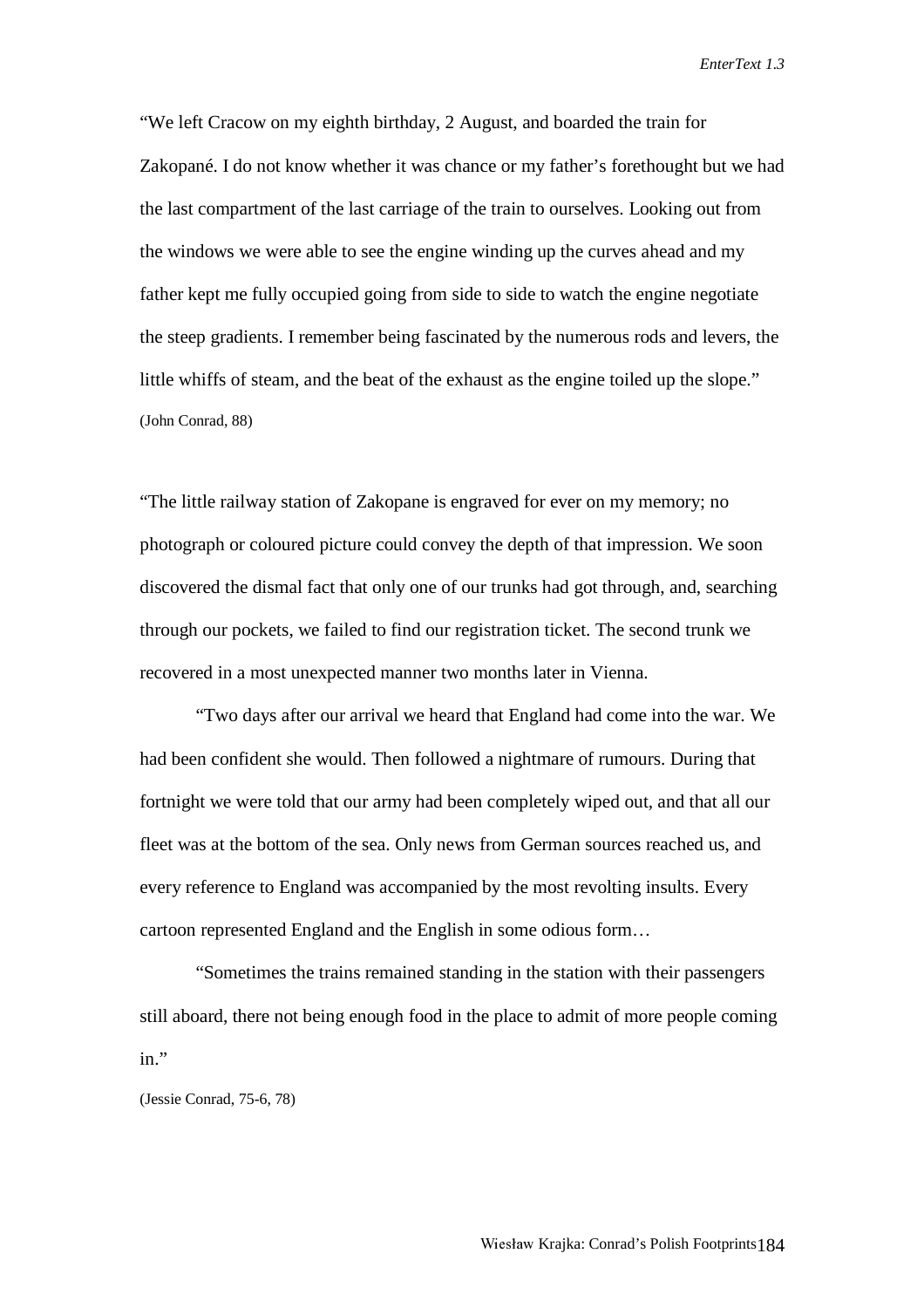## **The "Stamary" pension**

"In Zakopane they stopped first at a big pension, Stamary, and after a few days moved

to Zagórska's Konstantynówka."

(Najder, 400)



The Stamary Pension, Zakopane

"I met Conrad in Zakopane in the first days of August 1914….Conrad was staying in the villa of Mrs. Zagórska, his cousin; the Gielguds and ourselves were staying in the Stamary hotel. We met almost every day after

breakfast on the terrace on the sunny side of the building. We were sitting in comfortable cane armchairs and had a good time discussing various subjects, connected mostly with the war waged, and forecasting the future of Poland." (Górski, 1; trans. W. Krajka)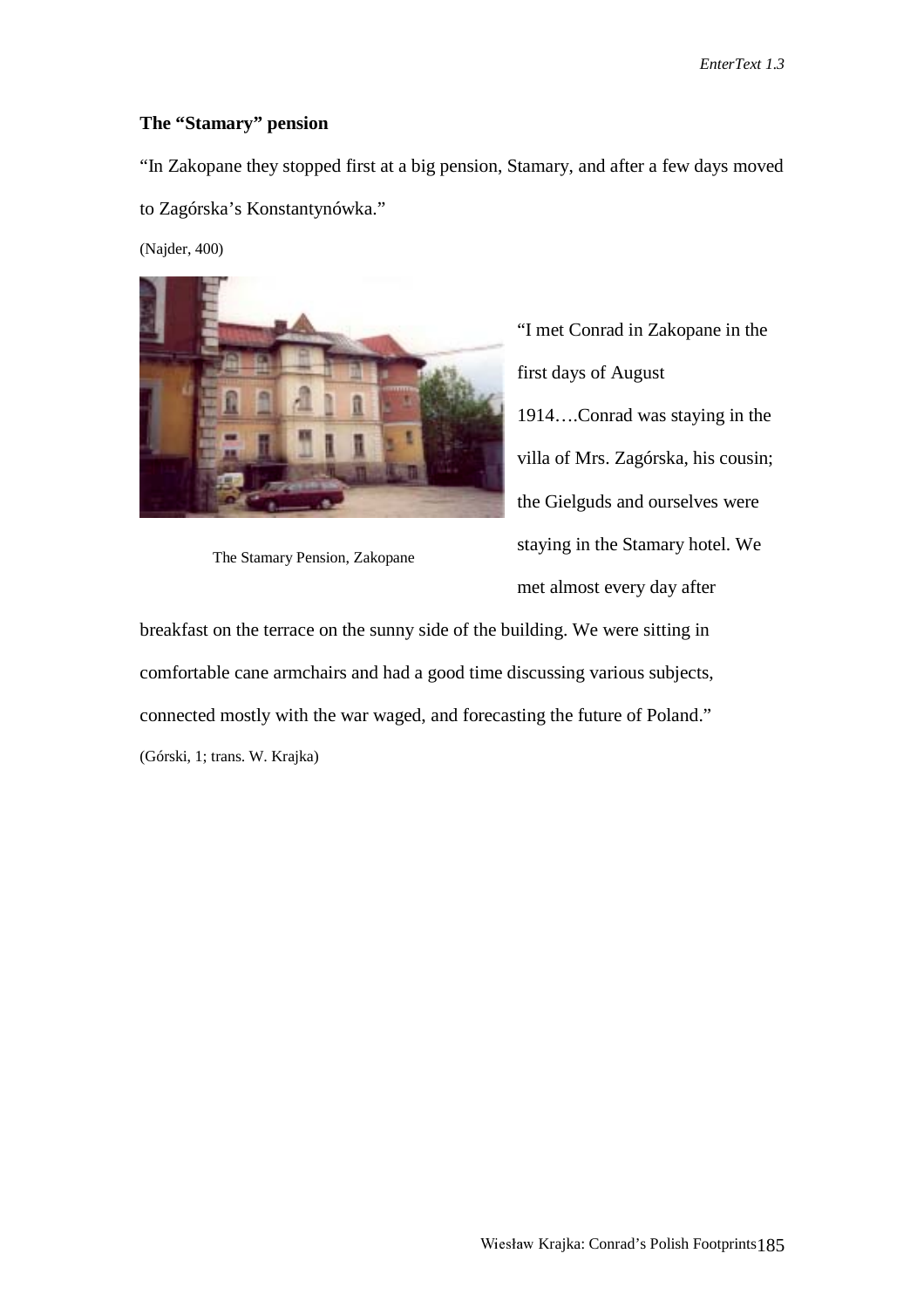## **The Konstantynówka "pension"**





The Konstantynowka Pension, Zakopane

"We arrived at Zakopané where the line terminated and after loading our belongings onto a horse and trap drove to Konstantynowka the house of Madame Zagorska, where we were to stay for the next two months….Konstantynowka was a "pension" and typical of the other houses of this resort. It was built entirely of wood, clad with horizontal boards and lined with vertical matchboarding, full of knots and liberally varnished; enormous cast-iron and tiled stoves stood in each living room,

throwing out a searing heat from the blazing logs with which they were filled. As the weather got colder the stoves were driven harder and the metalwork at the top and the



The Konstantynowka Pension: "a continuous balcony or gallery ran around the house"

smoke-pipe glowed red of an evening, when numerous friends came to talk in the crowded hall. The two lamps hanging from the ceiling beams only managed to produce an "illuminated gloom" within the dark walls and under the layers of cigarette smoke floating above our heads….A continuous balcony or gallery ran round the house at each floor, about four feet wide, with stairways connecting them to one another – I spent hours rushing round and up and down. The ground floor and its balcony were about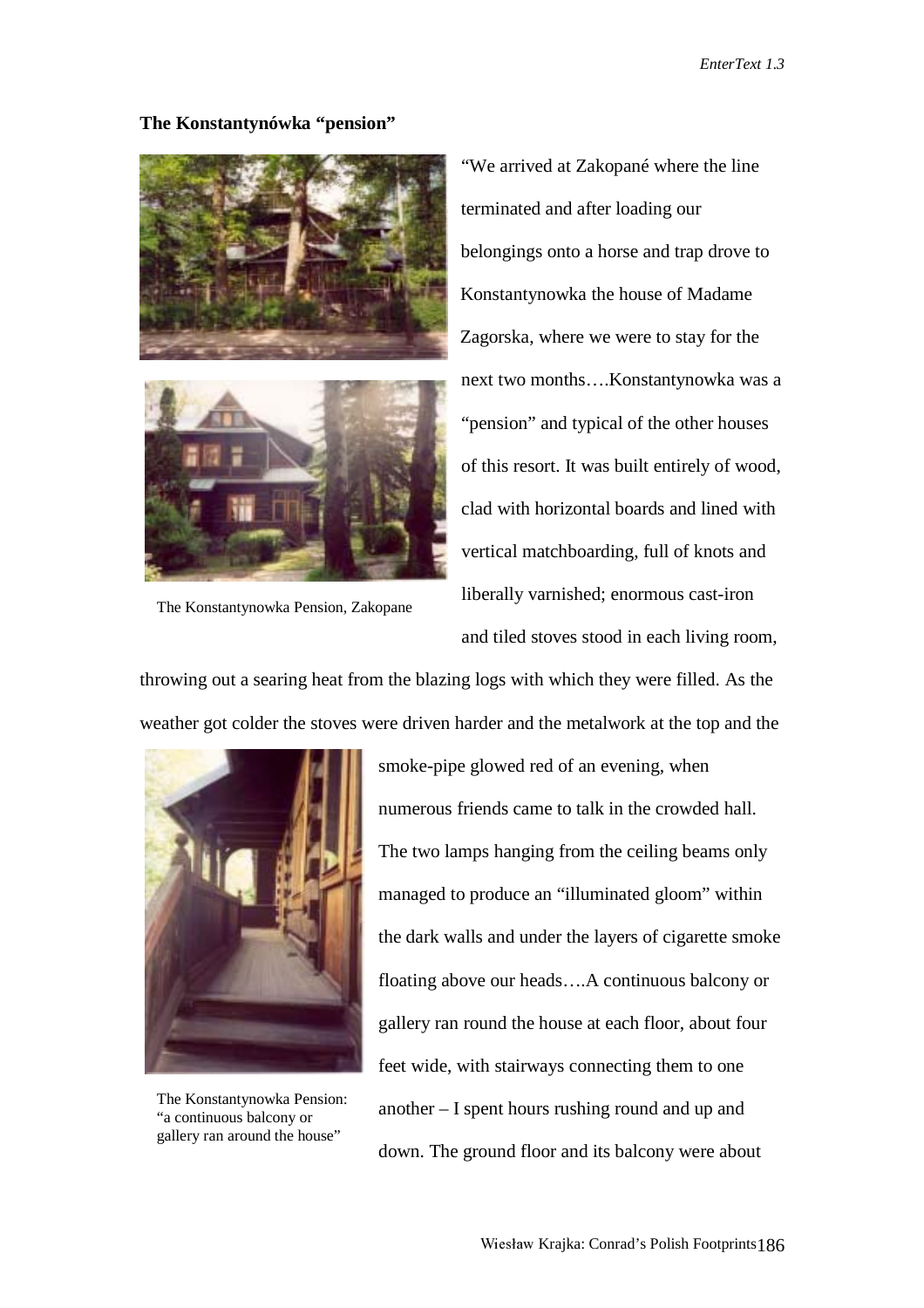four feet above the earth and the other levels were about ten feet apart. The grounds of the house were separated from the footpath by a hedge and on the opposite side the pinewoods began at the edge of the road. Rushes and mosses grew by a tiny stream and here and there the gray mass of a lump of rock showed through."

(John Conrad, 88-9)



The Konstantynowka Pension: a memorial to Conrad.

"Madame Zagórska gave them a warm welcome at her overcrowded house. The place was full of distinguished refugees, and despite a general shortage of money, clothes and food, Conrad seems to have enjoyed the life of cafe conversations and late-night discussions. It was fine cloudless weather, but as August wore on, increasingly cold." (Tennant, 212)

"The house where we had found refuge was full of other refugees; some slept in the dining-room, some in the drawing-room, and one was never out of earshot of excited voices. All talked at once, all were without money, many with scanty clothes. Small change was there none, and the only thing to do was to deposit a hundred-mark note with a café, or shop-keeper, and to spend against it. I had no vest, and when it got very cold I annexed one of Borys's (who had three), and to this day he teases me because I trimmed the neck with a little embroidery as a small concession to my femininity." (Jessie Conrad, 76-7)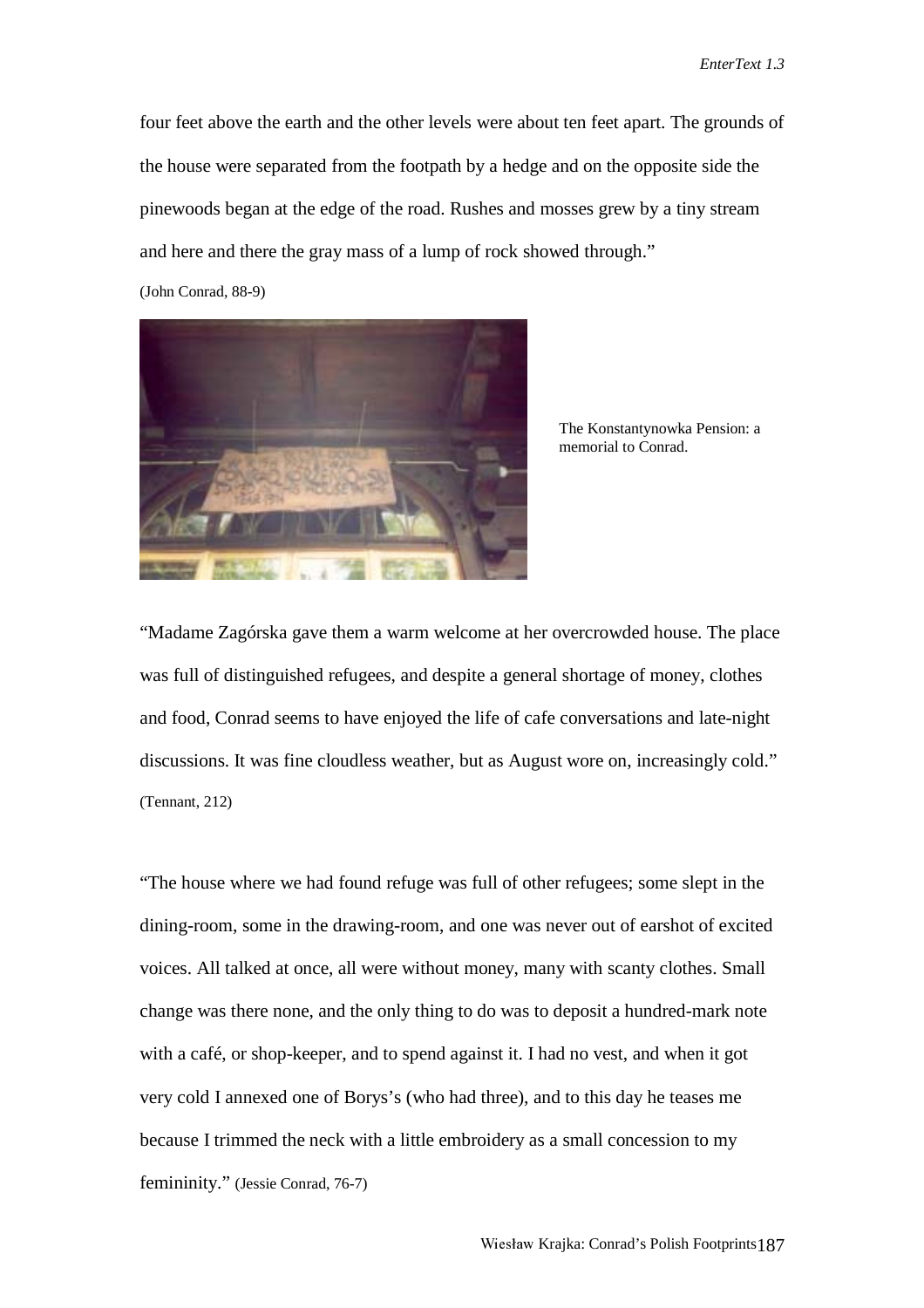"Zakopane. The 3rd or 4th of August 1914. A beautiful morning. I come back home and hear some strangers' voices in the parlour. My mother talks with some guests. I enter: a grey-haired, elderly man rises from the armchair. He has a stern face and distinguished appearance. Conrad!"

(A. Zagórska, "Kilka wspomnień o Conradzie;" trans. W. Krajka)

"We had two small bedrooms opening one from the other and on to a narrow wooden verandah….The house was built of enormous logs like a Swiss chalet and surrounded by a small, weedy garden. Numerous fowls of the bantam breed scratched unsuccessfully, and added greatly to its forlorn aspect, besides providing endless cause for trouble between the tenant and the old landlady (of evil aspect), who had retained two rooms on the top floor. There she lived closely shut in with a maid, as illconditioned as herself, appearing, as it seemed, always at the worst moments to continue her quarrel with her tenant about the bantams. I discovered that Madame Z. [Zagorska] had purchased them from some wily dealer in the fond belief that they would grow into large fowls. It took more than a month to persuade her that they were then at their full size and old at that. Later on a goose with a broken wing was added to the live stock. For two days we bore the sight of the poor bird waddling around, and trying hard to avoid treading on its own wing, which trailed beside it. At last Borys caught it and severed the wing with a small pocket-knife. We dressed the wound with some carbolic on a rag, and the goose became quite friendly. The day it formed the midday meal (an October goose in Poland is as great a traditional feast as our turkey at Christmas), we missed our dinner. Apart from the fact that we were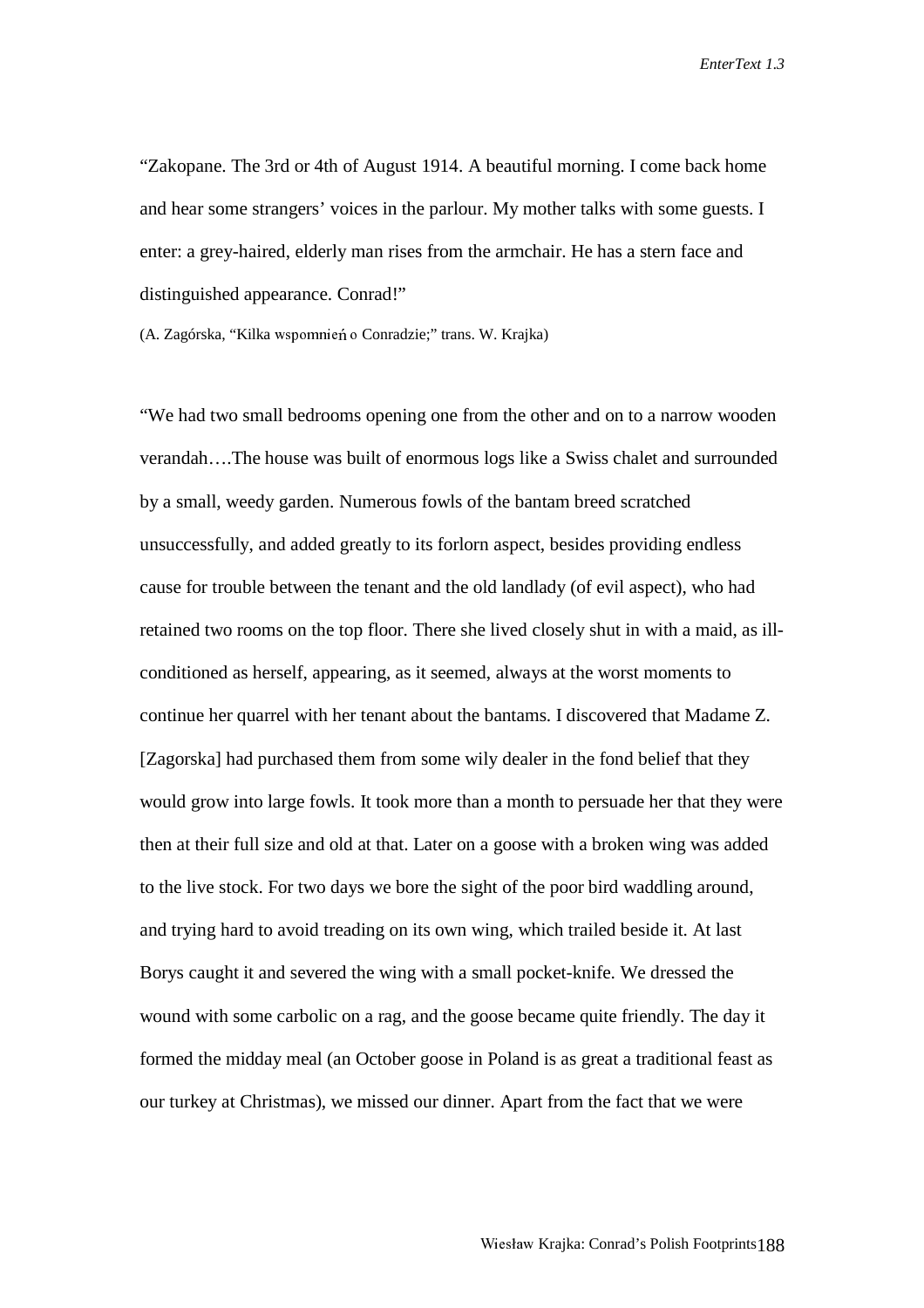unable to get permission to move from the place, those two months in Zakopane were free from immediate anxiety.

"Scarcely an echo of the war reached us. Only trains full of refugees kept pouring in, or native carts with human freight; clad often in the dress they had been wearing at some dinner-party days before, penniless in spite of valuable jewellery. In one shop window in the main street I have seen hundreds of wedding-rings offered for sale… Soldiers' uniforms were mostly made by the ladies in the place, and mostly all by hand. Often a young soldier would appear and leave behind him a bundle of wool to be made into socks."

(Jessie Conrad, 77-8)

## **The waterfall**



Left: Drivers halt for visitors to see the waterfall on the road to Morskie Oko.

Right: Morskie Oko in the Tatra Mountains in June.

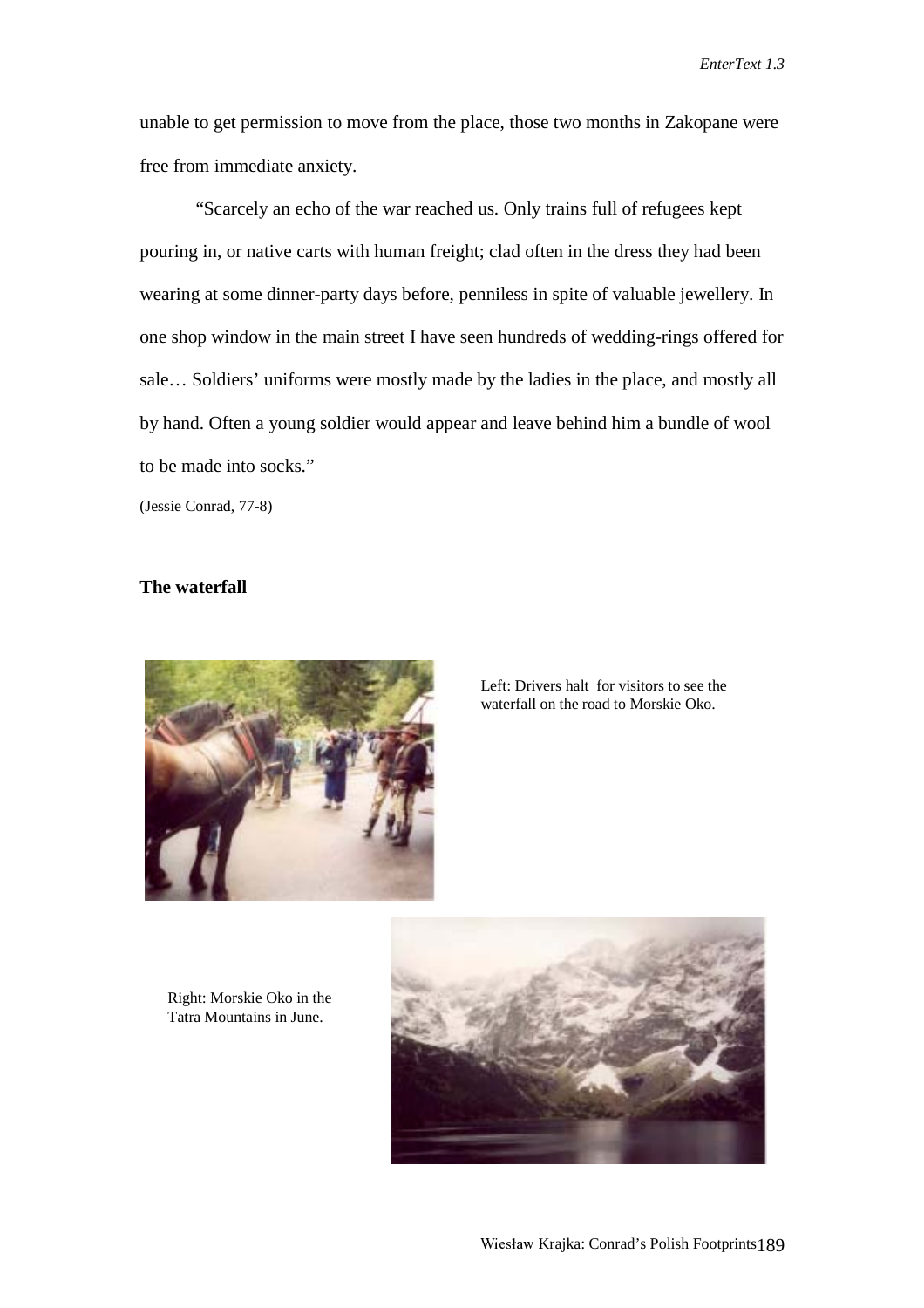"During our stay in Zakopané we made several trips along the roads into the mountains in an open trap drawn by a single horse. My mother enjoyed these trips as they helped to break the monotony of being house-bound by her injured knee. One afternoon we took a drive towards a mountain pass to see a famous waterfall which dropped a considerable height into a large hole at the side of the road from which there was no visible outlet, though it did not overflow. I was fascinated by this and asked my father numerous questions which he answered by explaining that the water passed into a subterranean stream and, after travelling a considerable distance underground, it joined the main river in the plains to the south of the mountains." (John Conrad, 89-90)



"Madame Z. [Zagorska], a charming, highly cultured woman, was a connection of my husband's by marriage. She was completely out of her element here, but very talkative and excitable. I sometimes went shopping with her in the village.

Tatra Mountains: an underground river reappears.

We would drive the short distance, do our shopping, and engage another small trap to return. Almost invariably there would be a heated argument between her and the driver, whose eloquence I could not of course understand. It generally ended by the man following her into the house shouting his demands; if he happened to be fairly old and feeble, Madame would succeed in ejecting him without resistance. She would close the door with great decision, and, before removing her hat, seat herself at the table and begin laying out a patience, grumbling all the time. I had the greatest affection for her and shall treasure her memory always."

(Jessie Conrad, 79-80)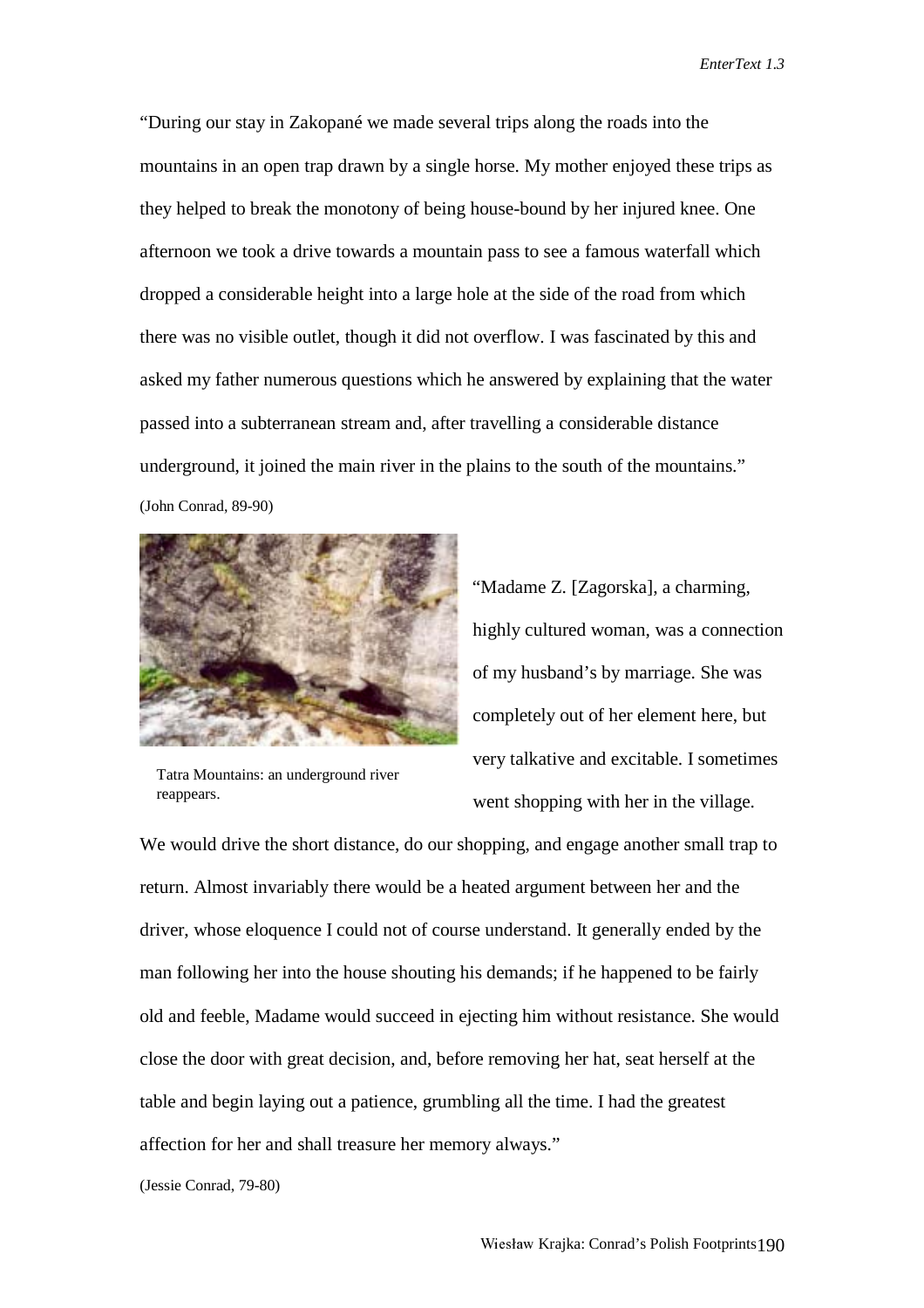"About the  $6<sup>th</sup>$  of October we were able, through the kindness of a Polish military officer, to get permits to proceed to Vienna…

"We left our place of refuge at one in the morning. Snow was lying thick on the ground and frost glistening on the hedges in the moonlight. The two unshod horses and their grisled driver, who was attired in skin shoes made as a continuation of his trousers, and a short skin tunic secured around the waist with a string, made a weird picture in the moonlight. His coarse grey moustache, dripping with moisture, made me shudder. The trap was of the old country-fly type, with two hoods made to meet in the middle, without doors. Underneath was slung a large piece of canvas containing fodder for the two horses; hung around the back, in what appeared a very unsafe manner, was the luggage…The inside of the trap was lined with sheepskins, peopled with tiny creatures which effectively kept us awake. The horses trotted noiselessly along the steep roads. Now and again the driver would dismount and trot by the side, or flick his steeds with a long whip, and allow them to get many yards ahead of him. These moments filled me with dismay. On both sides of the road there was a deep drop, and I remembered hearing, only a few days before, of other travellers on that very road who had been badly hurt by being tipped over the edge while the driver was some distance behind. Every now and then the wheels rumbled over a long wooden bridge, or the driver pulled up with a jerk, while some peasant, who had at last responded to his cries, lifted the long pole fixed across the road. This and the glare of the soldiers' lanterns thrust into our faces, while their owners satisfied themselves we were what our papers stated, were the only incidents till we reached the little wayside station…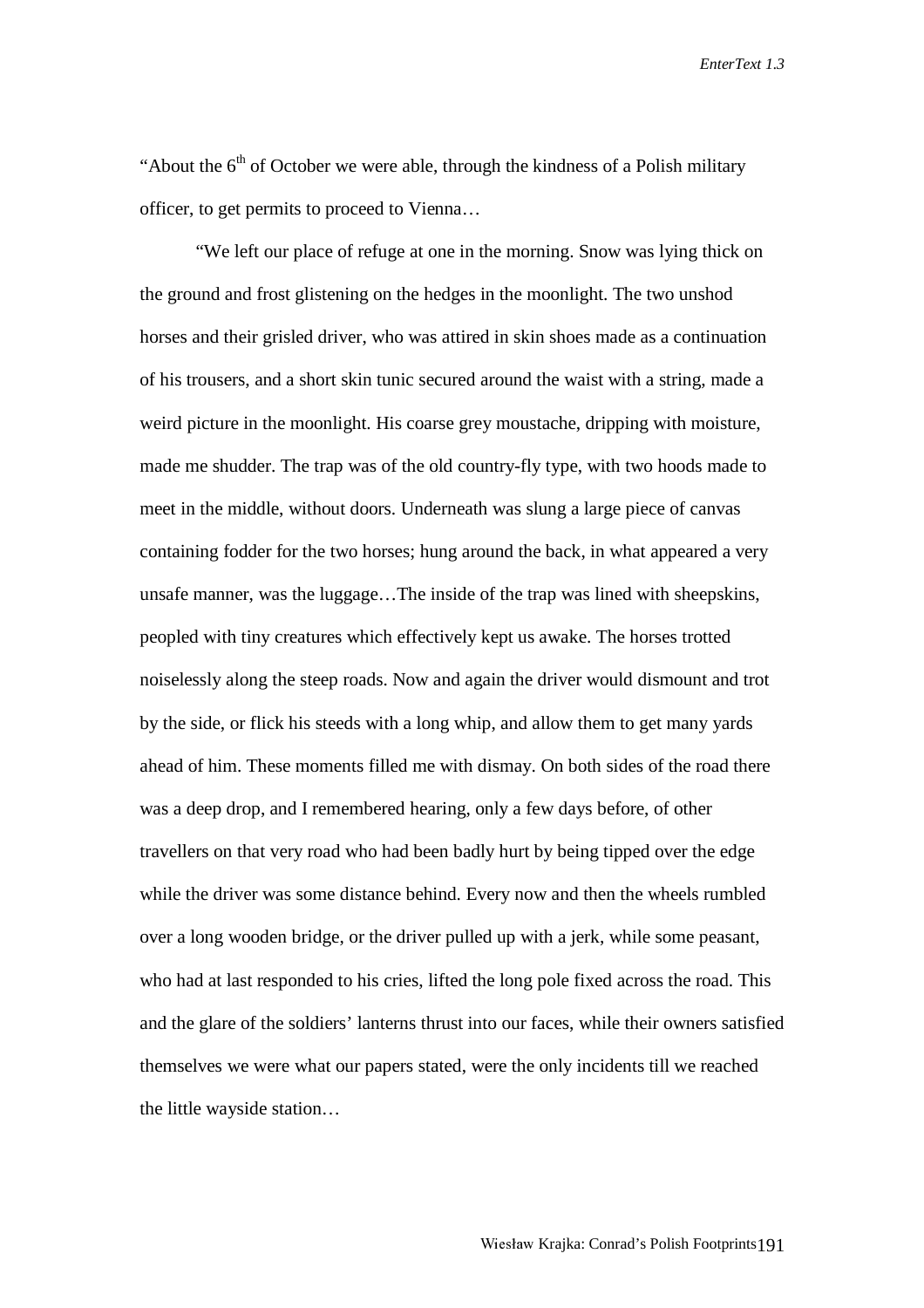"We were all very cold and tired when we reached the station, where seats had been reserved for us in a train for Cracow…I shall never forget the hours we spent in Cracow. We had no permission to leave the station, and had to sit eleven hours on hard wooden chairs. Numerous trains thundered through, stopping to discharge their varied loads of anxious travellers, wounded soldiers, and one or two prisoners. One of these, a tall Russian General, sat stiffly between his two Austrian captors, glancing superciliously around the big refreshment-room, without taking the least notice of anything going on around him…I managed at last to make one of the officials understand that I wanted to wash my little boy's hands…I followed them, with my hand on John's shoulder and leaning on my stick. We passed through long, narrow passages reeking of blood and fennel, past long rows of bloodstained figures seated against the wall, some with their eyes closed; others were evidently trying to endure pain in silence, and sat wringing their hands and swaying slightly to and fro. The railway station was also a dressing-station. Suddenly I caught sight of a huge pail full of human scraps, and I hurriedly covered my boy's eyes with my hand…Our train was due to leave at eleven. At last it thundered into the station, and we started on another phase of our too eventful journey. Always at the back of all our minds was the fear that we might be stopped and held up in some remote place away from our Polish friends. Every now and then my husband would ask, 'Do you still wish to go on?' The decision always rested with me, and sometimes, waking at night, I was panic-stricken and almost decided to say so, but with the daylight my courage invariably came back. I held my tongue and we travelled on."

(Jessie Conrad, 80-5)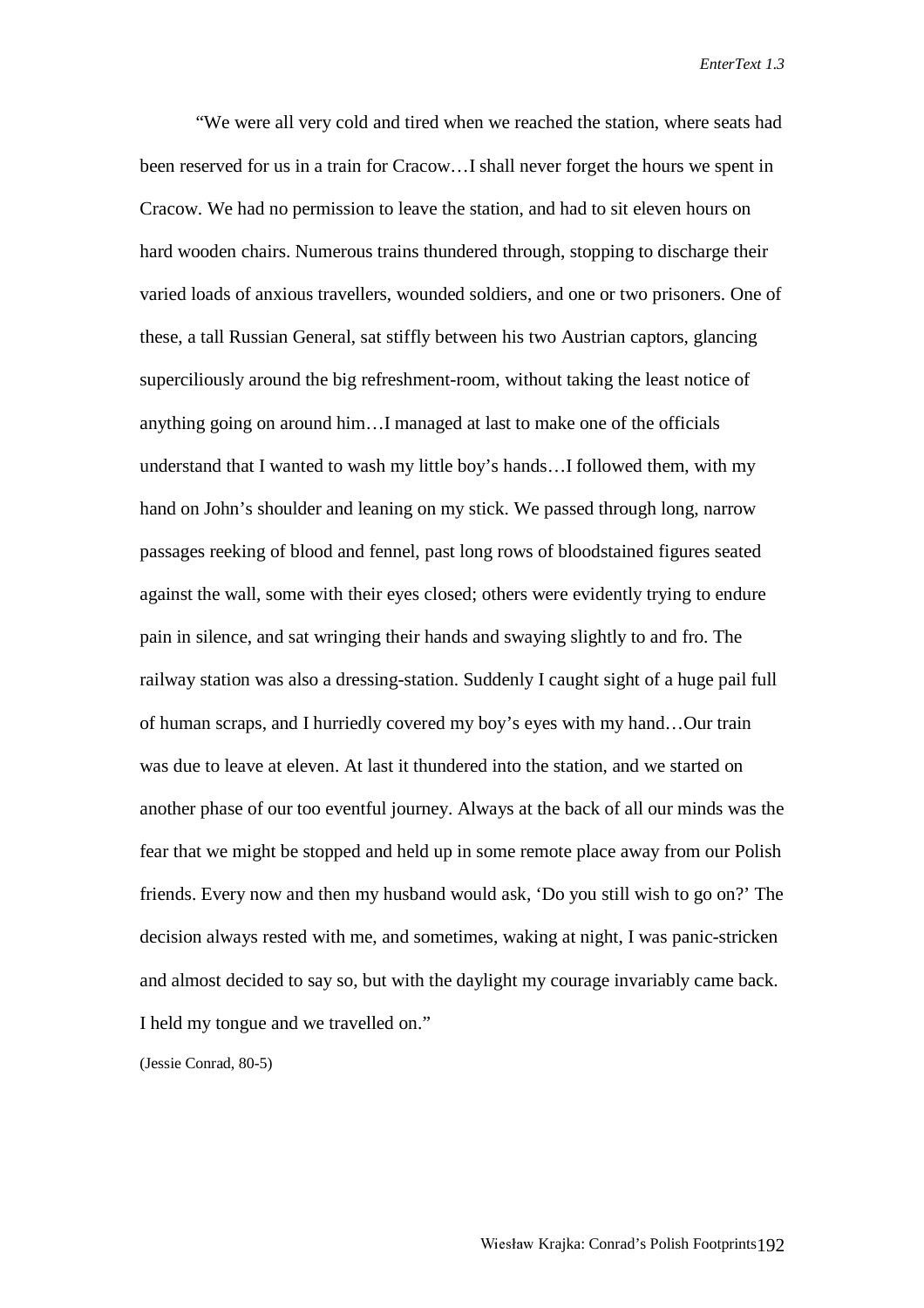#### **Warsaw**

"In the spring of 1862 your father left for Warsaw—in the autumn of 1862 your mother followed him. The aim of his move to Warsaw was to establish a literary periodical called 'Dwutygodnik.'"

(Bobrowski, "Dokument Dla wiadomości Kochanego Siostrzeńca mojego Konrada Korzeniowskiego;" trans. W. Krajka)

"In May of 1861, Apollo went to Warsaw under cover of founding a new literary monthly on the order of the *Revue des Mondes,* to be called the Fortnightly *(Dwutygodnik),* although his real mission was clandestine political work, intended to foment an insurrection against Russia—what was to surface in 1863 as another abortive attempt."

(Karl, 44)

### **The building at Nowy**

"It was thus that from a volume of posthumous memoirs dealing with those bitter years I learned the fact that the first inception of the secret National Committee intended primarily to organize moral resistance to the augmented pressure of Russianism arose on my father's initiative, and that its first meetings were held in our Warsaw house, of which all I remember distinctly is one room, white and crimson, probably the drawing-room. In one of its walls there was the loftiest of all archways. Where it led to remains a mystery; but to this day I cannot get rid of the belief that all this was of enormous proportions, and that the people appearing and disappearing in that immense space were beyond the usual stature of mankind as I got to know it in later life. Amongst them I remember my mother, a more familiar figure than the others, dressed in the black of the national mourning worn in defiance of ferocious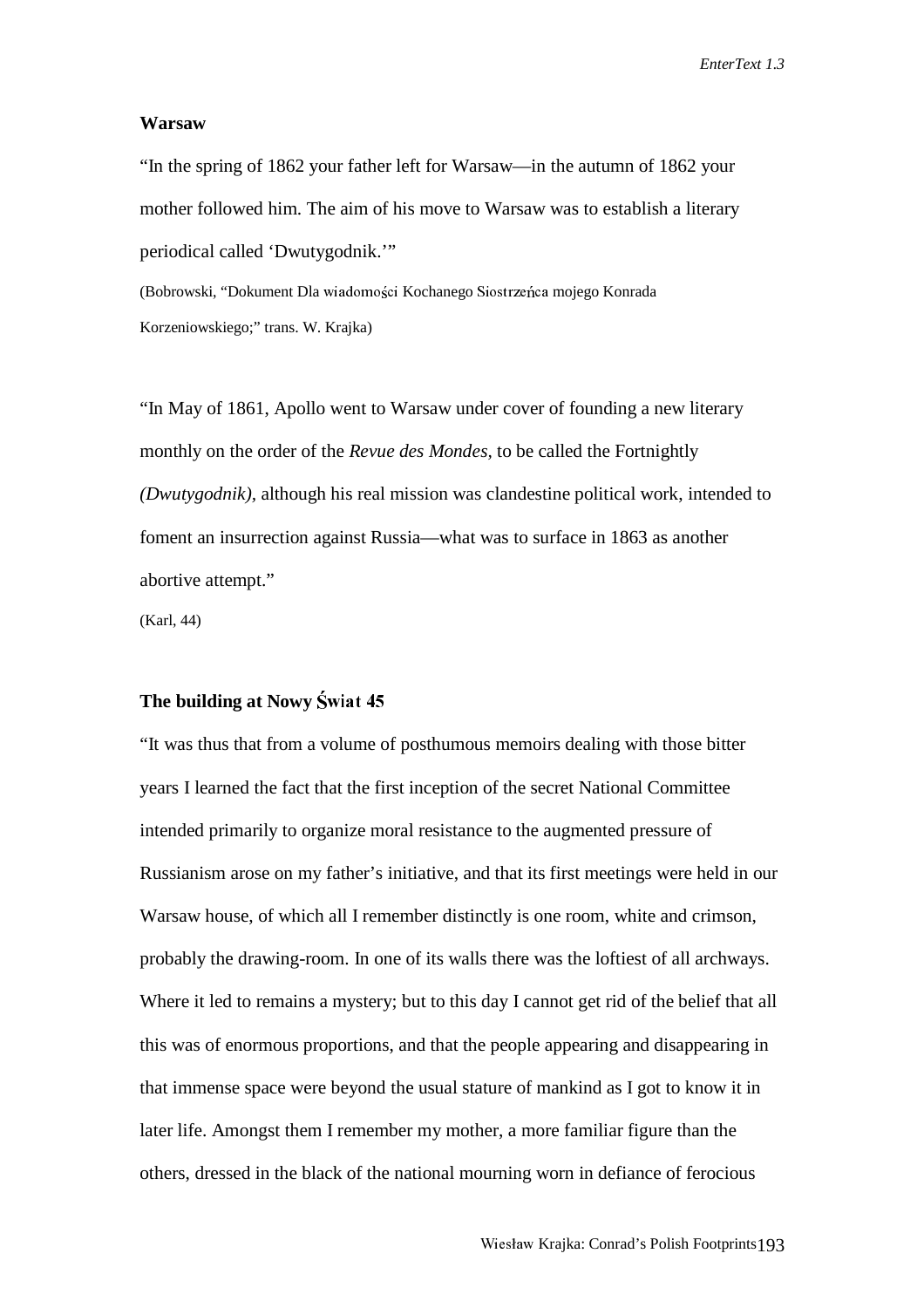police regulations. I have also preserved from that particular time the awe of her mysterious gravity which indeed, was by no means smileless." (Conrad, "Author's Note," *PR,* XI-XII)

"In early October 1861, shortly before a state of emergency was declared in the Kingdom, Ewa Korzeniowska and her son moved to Warsaw. On 17 October the underground Committee of the Movement - the kernel of the future Central Committee and National Government—was formed in the Korzeniowskis' flat at Nowy Swiat 45 $"$ 

(Najder, 15-16)



Above left: Nowy Swiat – the house where Conrad lived with his parents as a small child Above right: Nowy Swiat – the plaque commemorating Conrad

## **The Pavillion X of the Warsaw citadel**

"Three days later, Apollo Korzeniowski found himself within the walls of the

Pavillion X of the Warsaw Citadel. The shadows of alien ghosts thickened into brutal

force."

(Najder, 16)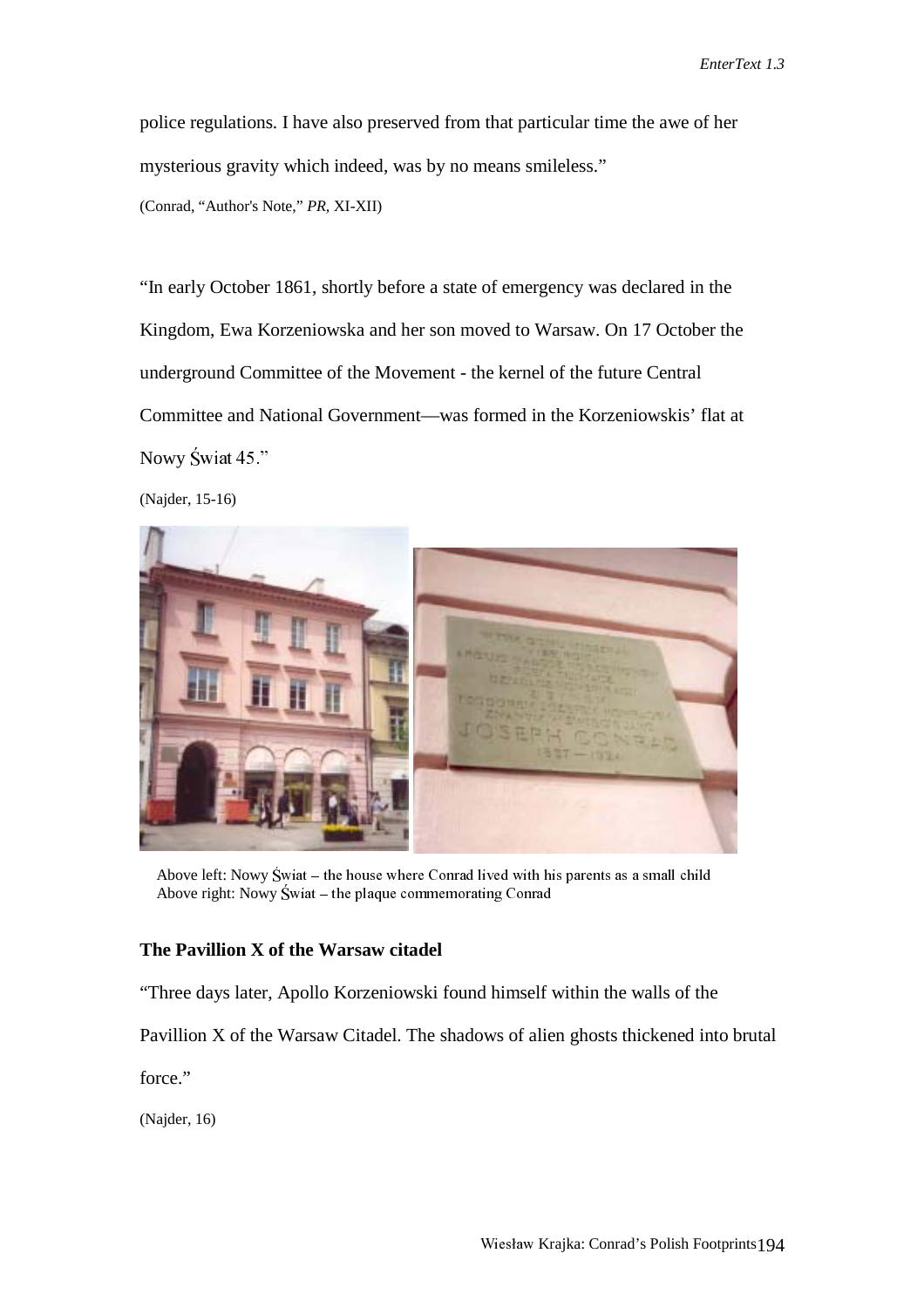

The prison van: the Warsaw Citadel.

"On 21 October Apollo was arrested when the police raided his home, and Conrad retained a memory of himself standing with his mother in a big prison yard where he glimpsed his father's face watching them from behind a barred window."

(Sherry, 9-10)



Left: The prison yard, Pavilion X, the Warsaw Citadel – Apollo Korzeniowski's cell was behind one of the ground floor windows.



Right: A cell in Pavilion X, the Warsaw Citadel.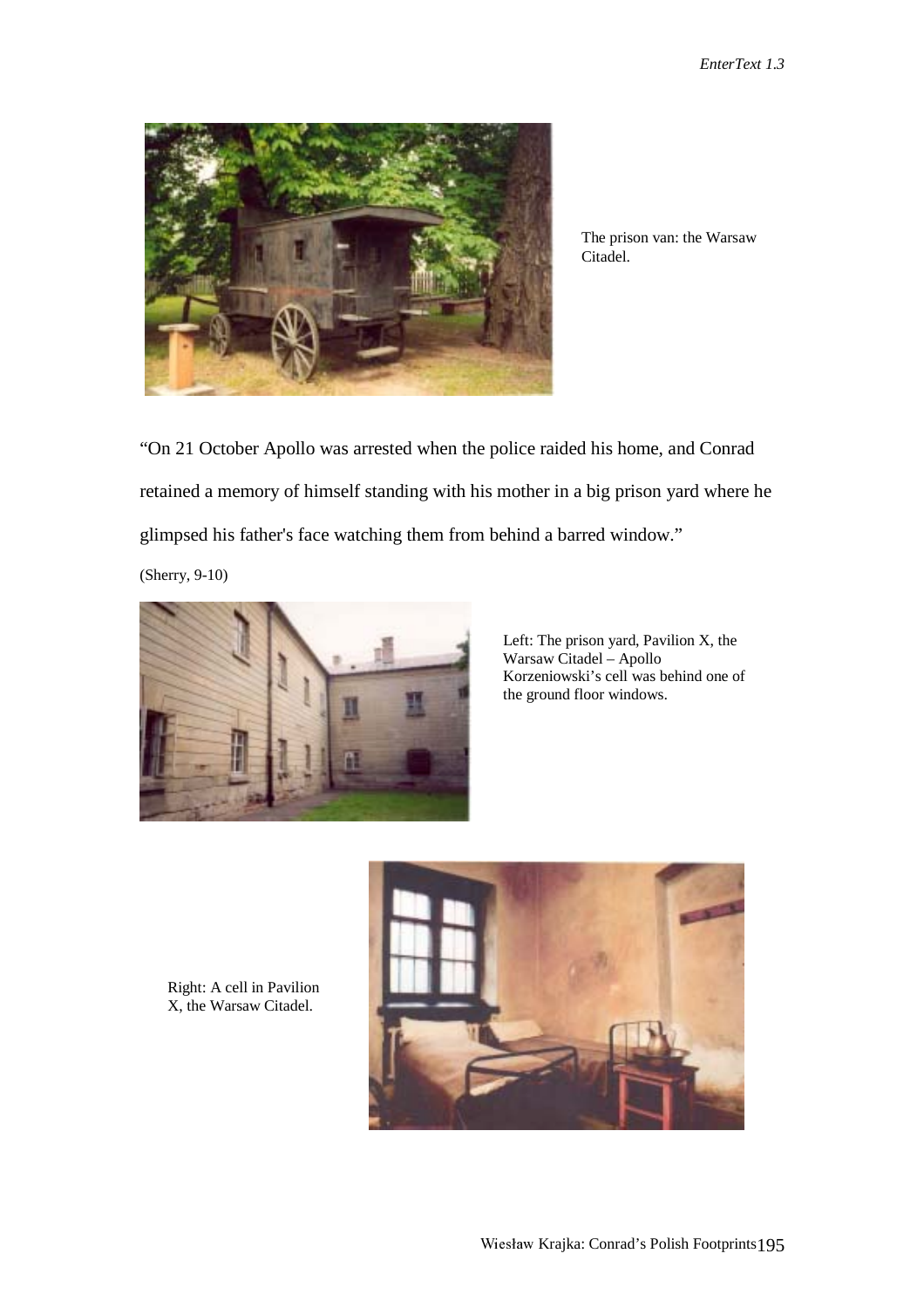

Pavilion X, The Warsaw Citadel: Conrad, it seems, saw the prisoners through the fence.

"'The Kossacks of the escort,' these are Conrad's exact words repeated over and over again, 'were riding slowly up and down under the snowflakes that fell on women in furs and women in rags. The Russians had put the men into barracks the windows of which were tallowed. They fed them on red herrings and gave them no water to drink. My father was among them."

(Ford Madox Ford, 74)

"As far as my family is concerned, my brother-

in-law Korzeniowski became the first victim. He went to Warsaw apparently to conduct literary activities, but in fact he joined patriotic conspiracy there...he gained an eminent position in this movement. However very soon, in October 1861, he was arrested, imprisoned in the Citadel and judged by the commission chaired by colonel Rożnow, a former colleague of my brother Stanisław of a regiment of hussars in Grodno, and later - the governor of Warsaw."

(Bobrowski, Pamiętnik mojego życia, 457; trans. W. Krajka)

 "The Citadel clock struck five o'clock in the morning. The Citadel in Warsaw is a specially prepared destructive machine for the town. It is also a boundless dungeon in which the Tsar buries Polish patriotism. This machine only waits for some tyrant's caprice. As a dungeon—constantly opened and closed—it takes a heavy toll of the lives of thousands of innocent victims. Tsar Nicholas built the Citadel and christened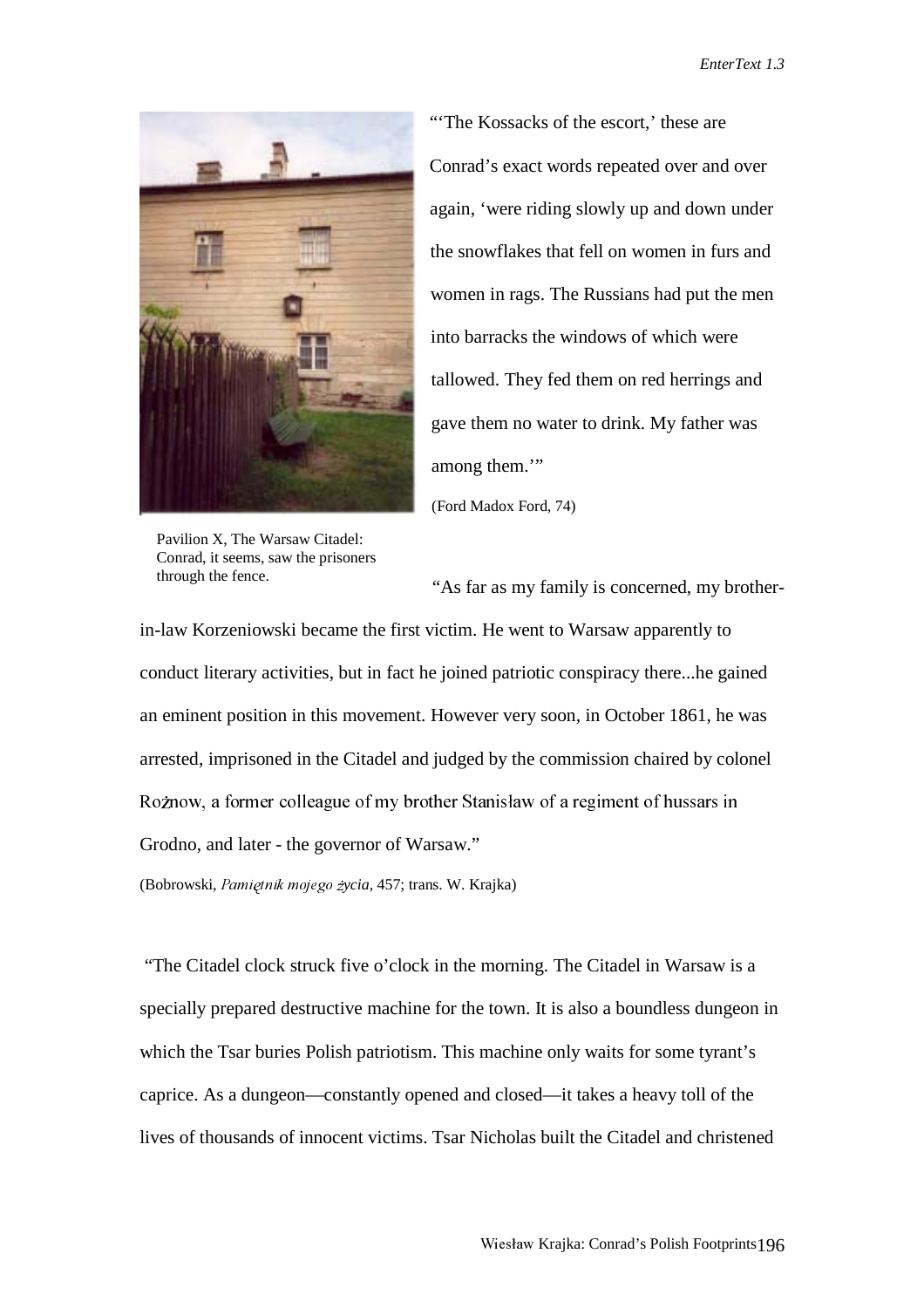it by the name of his predecessor and brother. It is called the Alexandrian Citadel." (Korzeniowski, "Polska i Moskwa;" trans. W. Krajka)



The Warsaw Citadel: a modern memorial to prisoners like Apollo Korzeniowski.

"In 1862 my father was imprisoned in the Warsaw Citadel, and after a few months'

stay there—deported to Vologda. I accompanied my parents in their exile."

("Joseph Conrad-Korzeniowski to Kazimierz Waliszewski;" trans. W. Krajka)

#### **WORKS CITED**

Allen, J. *The Thunder and the Sunshine.* A *Biography of Joseph Conrad.* New York: G. P. Putnam's Sons, 1958. Baines, J. *Joseph Conrad.* A *Critical Biography.* London: Weidenfeld and Nicolson, 1960. Bobrowski, T. "Dokument Dla wiadomości Kochanego Siostrzeńca mojego Konrada Korzeniowskiego," in Bobrowski T. *Listy do Conrada*, ed. R. Jabłkowska. Warszawa: PIW, 1981. Bobrowski, T. Pamiętnik mojego życia, vol. 2 Wspomnienia wieku dojrzalego, ed. S. Kieniewicz. Warszawa: PIW, 1979. Conrad, Borys. *My Father: Joseph Conrad.* London: Calder and Boyars, 1970*.* Conrad, Jessie. *Joseph Conrad As I Knew Him,* London: William Heinemann, 1926. Conrad, John. *Joseph Conrad: Times Remembered "Ojciec jest tutaj."* Cambridge: Cambridge University Press, 1981. Ford, F. M. *Joseph Conrad: A Personal Remembrance,* London: Duckworth, 1924. Górski, K. "Moje spotkanie z Josephem Conradem," Przegląd Wołyński, 17 January 1932, 3. Karl, F. R. *Joseph Conrad: The Three Lives. A Biography.* London: Faber and Faber, 1979. Koc, B. *Conrad. Opowieść biograficzna*. Warszawa: LSW, 1977. Korzeniowski, Apollo. "Polska i Moskwa. Pamiętnik xxx<sup>(x)</sup> zaczęty 186...," *Ojczyzna. Dziennik polityczny, literacki* i *naukowy.* Lipsk 1864, 27-9,31,34-6,42-52. "List Josepha Conrada-Korzeniowskiego do Kazjmierza Waliszewskiego. 5 grudnia 1903," *Ruch*